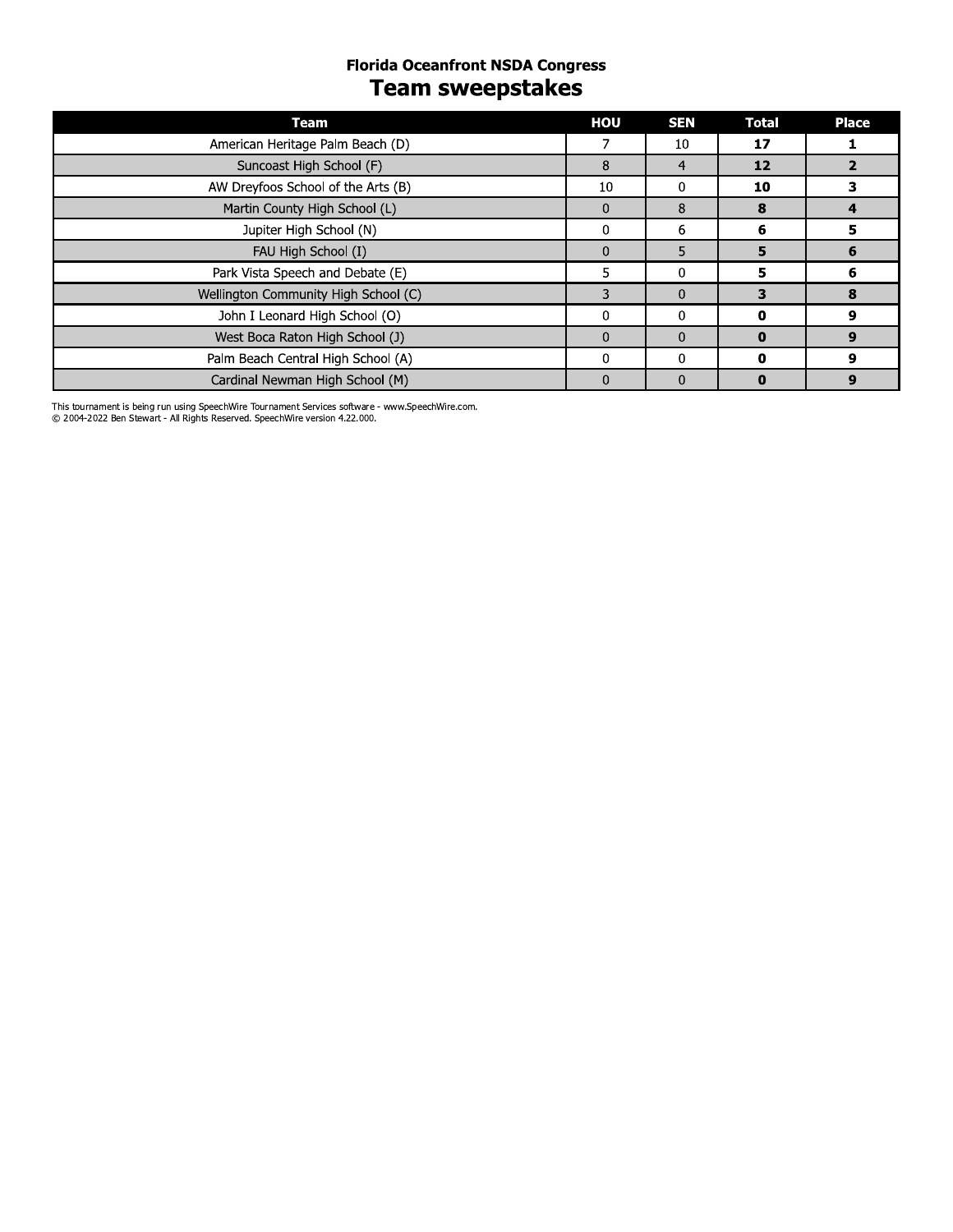# **Florida Oceanfront NSDA Congress Congressional Debate - House**

Preliminary session, Chamber A

| Code            | <b>Team</b>                          | Competitor(s)                  | п | <b>Prelims</b><br>$\overline{2}$ | total | <b>Rank Head to</b><br>head | <b>Recips</b> | Drop best Drop H/L Parli<br>and worst | <b>Recips</b> |                | <b>Prelim</b><br>result |
|-----------------|--------------------------------------|--------------------------------|---|----------------------------------|-------|-----------------------------|---------------|---------------------------------------|---------------|----------------|-------------------------|
| A2              | Palm Beach Central High School       | Ava Klauza                     |   | $9, 9$ 9, 8, 8                   | 43    |                             | 0.58          | 26                                    | 0.35          | 15             | 13                      |
| B <sub>3</sub>  | AW Dreyfoos School of the Arts       | Arik Karim                     |   | $2, 2$ 2, 6, 1                   | 13    |                             | 2.67          | 6                                     | 1.50          | 2              | $\overline{2}$          |
| B <sub>4</sub>  | AW Dreyfoos School of the Arts       | Dylan Nguyen                   |   | $1, 6$ 3, 9, 9                   | 28    |                             | 1.72          | 18                                    | 0.61          | 3              | 5                       |
| C <sub>4</sub>  | Wellington Community High School     | Colin Gibson                   |   | $9,7$ 8, 9, 9                    | 42    |                             | 0.60          | 26                                    | 0.35          | 8              | 12                      |
| C <sub>5</sub>  | Wellington Community High School     | David Goldberg                 |   | $9, 9$ 9, 9, 9                   | 45    |                             | 0.56          | 27                                    | 0.33          | 14             | 16                      |
| C <sub>7</sub>  | Wellington Community High School     | Patrick McDermott 9, 9 9, 9, 9 |   |                                  | 45    |                             | 0.56          | 27                                    | 0.33          | 13             | 15                      |
| D <sub>10</sub> | American Heritage Palm Beach         | Phoebe Shatkin                 |   | $6, 4$ 7, 9, 9                   | 35    |                             | 0.78          | 22                                    | 0.42          | 7              | 8                       |
| D <sub>6</sub>  | American Heritage Palm Beach         | Matthew Kidd                   |   | $4, 9$ 9, 7, 5                   | 34    |                             | 0.82          | 21                                    | 0.45          | 9              | $\overline{\mathbf{z}}$ |
| D <sub>9</sub>  | American Heritage Palm Beach         | Andres Orejuela                |   | $7, 5$ 6, 9, 6                   | 33    |                             | 0.79          | 19                                    | 0.48          | 6              | 6                       |
| E <sub>3</sub>  | Park Vista Speech and Debate         | Matthew Weinstein 9, 3 5, 2, 7 |   |                                  | 26    |                             | 1.29          | 15                                    | 0.68          | 5              | 4                       |
| F1              | Suncoast High School                 | Sophia Osborne                 |   | $3, 1 \vert 1, 4, 2 \vert$       | 11    |                             | 3.08          | 6                                     | 1.83          | 1              | 1                       |
| F <sub>7</sub>  | Suncoast High School                 | Johan Morales                  |   | $9, 9$ 9, 9, 4                   | 40    |                             | 0.69          | 27                                    | 0.33          | 16             | 11                      |
| G <sub>1</sub>  | Oxbridge Academy of the Palm Beaches | Gabi Matzen                    |   | $9, 9$ 9, 9, 9                   | 45    |                             | 0.56          | 27                                    | 0.33          | 10             | 14                      |
| H1              | The Benjamin School                  | Zachary Neidoff                |   | $9, 9$ 9, 9, 9                   | 45    |                             | 0.56          | 27                                    | 0.33          | 20             | 20                      |
| L4              | Martin County High School            | Laurali Firestone              |   | $5, 9$ 4, 1, 3                   | 22    |                             | 1.89          | 12                                    | 0.78          | $\overline{4}$ | 3                       |
| M1              | Cardinal Newman High School          | Andres Sabugo                  |   | $9, 9$ 9, 9, 9                   | 45    |                             | 0.56          | 27                                    | 0.33          | 18             | 18                      |
| M <sub>2</sub>  | Cardinal Newman High School          | Matthew Thoemke 9, 9 9, 9, 9   |   |                                  | 45    |                             | 0.56          | 27                                    | 0.33          | 17             | 17                      |
| O <sub>4</sub>  | John I Leonard High School           | Samira Rosado                  |   | $9, 9$ 9, 9, 9                   | 45    |                             | 0.56          | 27                                    | 0.33          | 19             | 19                      |
| P <sub>2</sub>  | Spanish River High School            | Madeeha Naqvi                  |   | $9, 9$ 9, 3, 9                   | 39    | 10                          | 0.78          | 27                                    | 0.33          | 11             | 10                      |
| P <sub>5</sub>  | Spanish River High School            | Luccas Perez                   |   | $8, 8$ 9, 5, 9                   | 39    | 9                           | 0.67          | 25                                    | 0.36          | 12             | 9                       |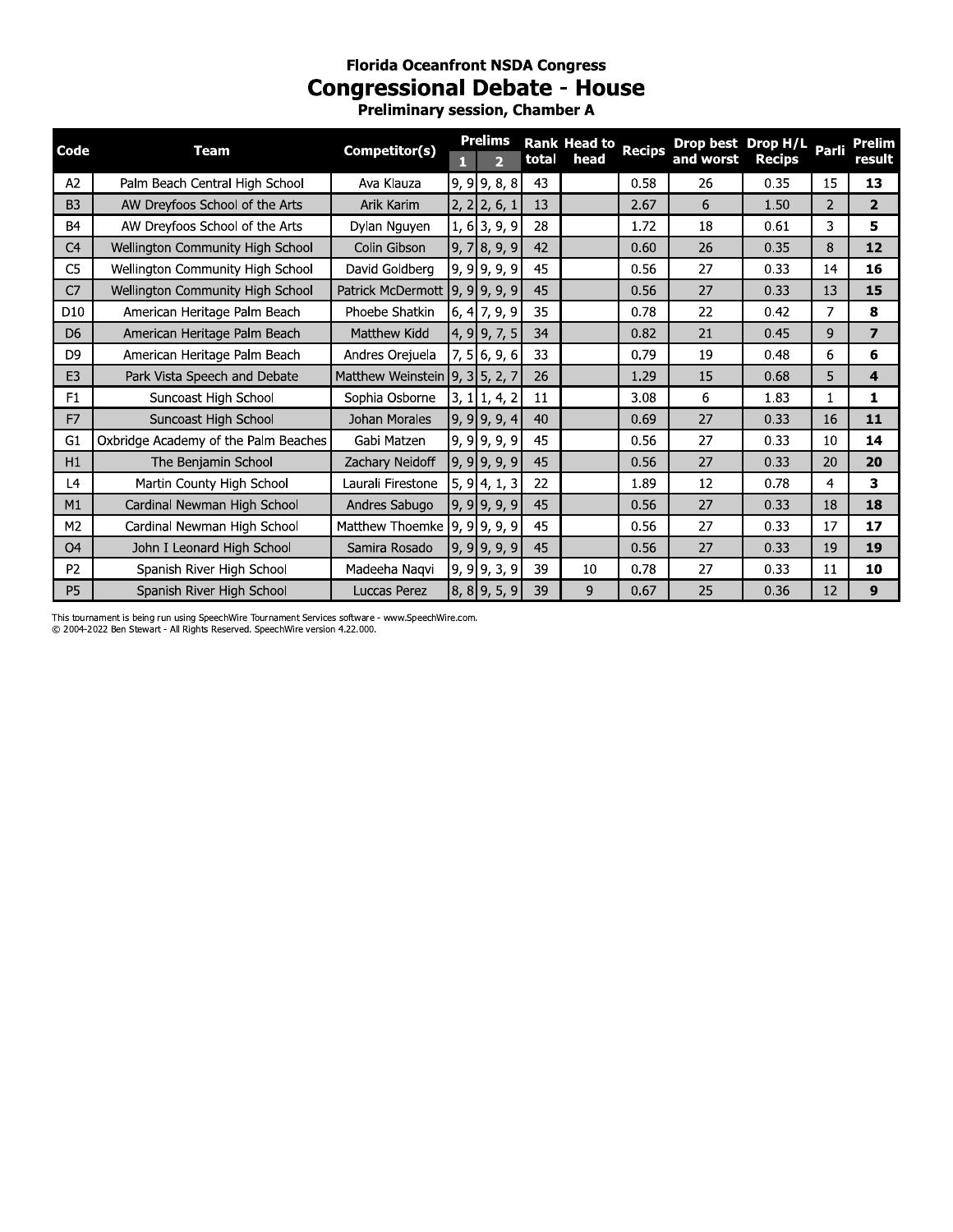# **Florida Oceanfront NSDA Congress Congressional Debate - House**

Preliminary session, Chamber B

| Code           | <b>Team</b>                          | Competitor(s)                    |                      | <b>Prelims</b> |                |       | <b>Rank Head to</b> | <b>Recips</b> | Drop best Drop H/L Parli |               |    | <b>Prelim</b>           |
|----------------|--------------------------------------|----------------------------------|----------------------|----------------|----------------|-------|---------------------|---------------|--------------------------|---------------|----|-------------------------|
|                |                                      |                                  | П                    |                | $\overline{2}$ | total | head                |               | and worst                | <b>Recips</b> |    | result                  |
| A5             | Palm Beach Central High School       | Are'Anna Brunson                 | $9, 9$ 9, 9, 9       |                |                | 45    |                     | 0.56          | 27                       | 0.33          | 19 | 20                      |
| <b>B1</b>      | AW Dreyfoos School of the Arts       | Christian Chantayan 2, 2 9, 6, 9 |                      |                |                | 28    |                     | 1.39          | 17                       | 0.78          | 16 | 4                       |
| <b>B2</b>      | AW Dreyfoos School of the Arts       | Jeremiah Alondra                 | $6, 7$ 9, 1, 4       |                |                | 27    |                     | 1.67          | 17                       | 0.56          | 4  | 3                       |
| C <sub>6</sub> | Wellington Community High School     | Lauren Beer                      | $9, 9$ 9, 9, 9       |                |                | 45    |                     | 0.56          | 27                       | 0.33          | 13 | 16                      |
| C <sub>8</sub> | Wellington Community High School     | Emma Segfeldt                    | $5, 9$ 9, 9, 9       |                |                | 41    |                     | 0.64          | 27                       | 0.33          | 9  | 13                      |
| C <sub>9</sub> | Wellington Community High School     | Caellen Semco                    | $9, 9$ 9, 9, 9       |                |                | 45    |                     | 0.56          | 27                       | 0.33          | 14 | 17                      |
| D <sub>3</sub> | American Heritage Palm Beach         | Ben Zajc                         | 9, 6 7, 3, 6         |                |                | 31    |                     | 0.92          | 19                       | 0.48          | 6  | 6                       |
| D <sub>5</sub> | American Heritage Palm Beach         | Cyrus Khorassani                 | $4, 5$ 9, 9, 5       |                |                | 32    |                     | 0.87          | 19                       | 0.51          | 5  | $\overline{\mathbf{z}}$ |
| D7             | American Heritage Palm Beach         | Eli Levy                         |                      | 3, 98, 5, 9    |                | 34    |                     | 0.88          | 22                       | 0.44          | 10 | 9                       |
| E1             | Park Vista Speech and Debate         | Natasha Lopez                    | $9, 9$ 2, 8, 3       |                |                | 31    |                     | 1.18          | 20                       | 0.57          | 3  | 5                       |
| F <sub>5</sub> | Suncoast High School                 | Benjamin Whitfield               | $9, 1 \vert 1, 2, 2$ |                |                | 15    |                     | 3.11          | 5                        | 2.00          | 2  | 1                       |
| F <sub>6</sub> | Suncoast High School                 | Sameera Sajous                   | $9, 9$ 4, 9, 9       |                |                | 40    |                     | 0.69          | 27                       | 0.33          | 20 | 11                      |
| G <sub>2</sub> | Oxbridge Academy of the Palm Beaches | Ellis Daggs                      | $9, 4$ 6, 9, 9       |                |                | 37    |                     | 0.75          | 24                       | 0.39          | 11 | 10                      |
| J1             | West Boca Raton High School          | Dylan Gaynor                     | $9, 8$ 5, 9, 9       |                |                | 40    |                     | 0.66          | 26                       | 0.35          | 15 | 12                      |
| L2             | Martin County High School            | Emma Lucrezia                    |                      | 7, 9 9, 9, 7   |                | 41    |                     | 0.62          | 25                       | 0.37          | 7  | 14                      |
| L3             | Martin County High School            | <b>Ashley Crosby</b>             |                      | $1, 3$ 9, 7, 1 |                | 21    |                     | 2.59          | 11                       | 1.48          | 1  | $\overline{2}$          |
| M4             | Cardinal Newman High School          | Isabelle Herlong                 | $9, 9$ 9, 9, 9       |                |                | 45    |                     | 0.56          | 27                       | 0.33          | 17 | 18                      |
| O <sub>3</sub> | John I Leonard High School           | Leonardo Gomez                   | $9, 9$ 9, 9, 9       |                |                | 45    |                     | 0.56          | 27                       | 0.33          | 18 | 19                      |
| P1             | Spanish River High School            | Tea Sterling                     | $8, 9$ 3, 4, 9       |                |                | 33    |                     | 0.93          | 21                       | 0.49          | 12 | 8                       |
| P <sub>4</sub> | Spanish River High School            | Derline Desjardins               | $9, 9$ 9, 9, 8       |                |                | 44    |                     | 0.57          | 27                       | 0.33          | 8  | 15                      |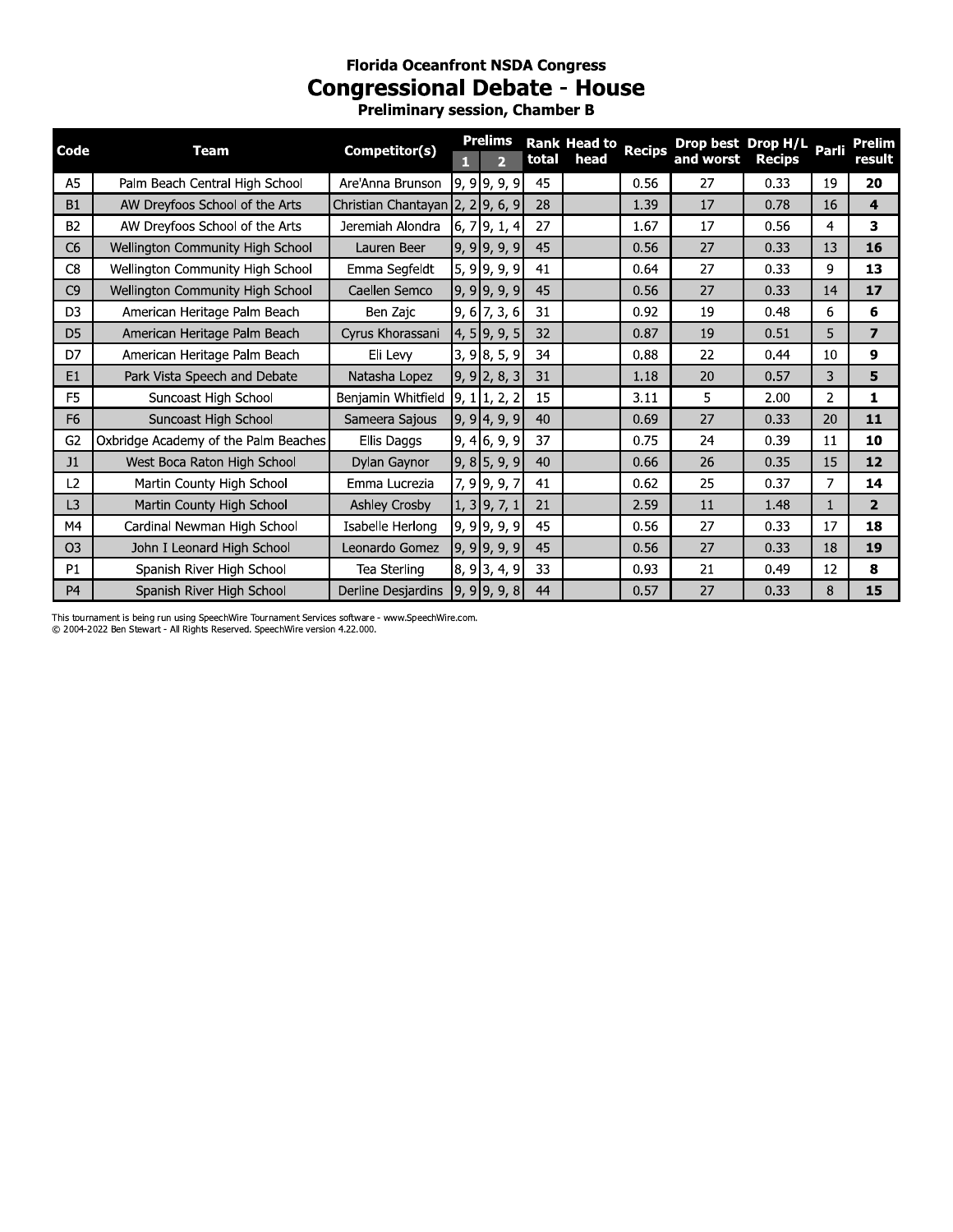# **Florida Oceanfront NSDA Congress Congressional Debate - House**<br>Preliminary session, Chamber C

|                |                                                |                            |                                               | <b>Prelims</b>          | <b>Rank</b> | <b>Head</b> |               | <b>Drop best</b> | <b>Drop</b>          |                | Prelim                  |
|----------------|------------------------------------------------|----------------------------|-----------------------------------------------|-------------------------|-------------|-------------|---------------|------------------|----------------------|----------------|-------------------------|
| Code           | <b>Team</b>                                    | Competitor(s)              | Л                                             | $\overline{2}$          | total       | to<br>head  | <b>Recips</b> | and<br>worst     | H/L<br><b>Recips</b> | Parli          | result                  |
| A <sub>3</sub> | Palm Beach Central High School                 | Sophia Araujo              | 9,<br>$\mathsf{q}$                            | 9, 9,<br>9              | 45          |             | 0.56          | 27               | 0.33                 | 11             | 14                      |
| A4             | Palm Beach Central High School                 | Logan Masse                | 9,<br>$\mathsf{q}$                            | 9, 9,<br>$\mathsf{q}$   | 45          |             | 0.56          | 27               | 0.33                 | 19             | 19                      |
| <b>B5</b>      | AW Dreyfoos School of the Arts                 | Jayantha Kantamneni        | 2,<br>$\overline{2}$                          | 2, 4,<br>3              | 13          |             | 2.08          | $\overline{7}$   | 1.33                 | 4              | $\overline{\mathbf{2}}$ |
| C10            | Wellington Community High School               | Ray Estevez                | 9,<br>$\mathbf{q}$                            | 9, 9,<br>$\mathsf{q}$   | 45          |             | 0.56          | 27               | 0.33                 | 15             | 16                      |
| C <sub>2</sub> | Wellington Community High School               | Sean Askari                | 9,<br>9                                       | 9, 9,<br>9              | 45          |             | 0.56          | 27               | 0.33                 | 16             | 17                      |
| C <sub>3</sub> | Wellington Community High School               | Samuel Johnson             | $\frac{3}{3}$                                 | 5, 7, 4                 | 22          |             | 1.26          | 12               | 0.78                 | $\overline{7}$ | 5                       |
| D <sub>1</sub> | American Heritage Palm Beach                   | Michel Kaiser              | $\mathbf{1},$<br>$\mathbf{1}$                 | 1, 1,<br>1              | 5           |             | 5.00          | 3                | 3.00                 | $\mathbf{1}$   | 1                       |
| D11            | American Heritage Palm Beach                   | Juliana Silva              | 9,<br>8                                       | 9, 9,<br>9              | 44          |             | 0.57          | 27               | 0.33                 | 12             | 11                      |
| D <sub>2</sub> | American Heritage Palm Beach                   | Amelia Sun                 | 9,<br>5                                       | 6, 9,<br>7              | 36          | 7           | 0.73          | 22               | 0.42                 | 9              | $\overline{ }$          |
| D <sub>8</sub> | American Heritage Palm Beach                   | Jordan Melamed             | $\mathcal{A}_{\mathcal{I}}$<br>$\overline{4}$ | 3, 3,<br>6              | 20          |             | 1.33          | 11               | 0.83                 | 3              | $\overline{\mathbf{4}}$ |
| E <sub>2</sub> | Park Vista Speech and Debate                   | Daniel Moffett             | 5,<br>6                                       | 4, 2,<br>$\overline{2}$ | 19          |             | 1.62          | 11               | 0.95                 | $\overline{2}$ | 3                       |
| E <sub>4</sub> | Park Vista Speech and Debate                   | Yira Perez-Fernandez       | 9,<br>$\mathsf{q}$                            | 9, 9,<br>9              | 45          |             | 0.56          | 27               | 0.33                 | 20             | 20                      |
| F <sub>2</sub> | Suncoast High School                           | John Mueger                |                                               | 7, 9 7, 8, 5            | 36          | 6           | 0.72          | 22               | 0.41                 | 8              | 6                       |
| F <sub>4</sub> | Suncoast High School                           | Lyla Ibrahim               | 6,<br>7                                       | 9, 9,<br>9              | 40          |             | 0.64          | 25               | 0.37                 | 14             | 9                       |
| G3             | Oxbridge Academy of the Palm<br><b>Beaches</b> | Kylie Cobb                 | 9,<br>9                                       | 9, 9,<br>9              | 45          |             | 0.56          | 27               | 0.33                 | 18             | 18                      |
| H <sub>2</sub> | The Benjamin School                            | Harper Smith               | 9,<br>$\mathsf{q}$                            | 9, 6,<br>9              | 42          |             | 0.61          | 27               | 0.33                 | 6              | 10                      |
| L5             | Martin County High School                      | Alex Wernick               | 8,<br>9                                       | 9, 9,<br>9              | 44          |             | 0.57          | 27               | 0.33                 | 17             | 12                      |
| M <sub>5</sub> | Cardinal Newman High School                    | Jack Johnston              | 9,<br>9                                       | 9, 9,<br>9              | 45          |             | 0.56          | 27               | 0.33                 | 13             | 15                      |
| O <sub>1</sub> | John I Leonard High School                     | Nicholas Shane<br>Angeloni | 9,<br>9                                       | 9, 9,<br>9              | 45          |             | 0.56          | 27               | 0.33                 | 10             | 13                      |
| P <sub>3</sub> | Spanish River High School                      | Grace White                | 9,<br>9                                       | 8, 5,<br>8              | 39          |             | 0.67          | 25               | 0.36                 | 5              | 8                       |

This tournament is being run using SpeechWire Tournament Services software - www.SpeechWire.com.<br>© 2004-2022 Ben Stewart - All Rights Reserved. SpeechWire version 4.22.000.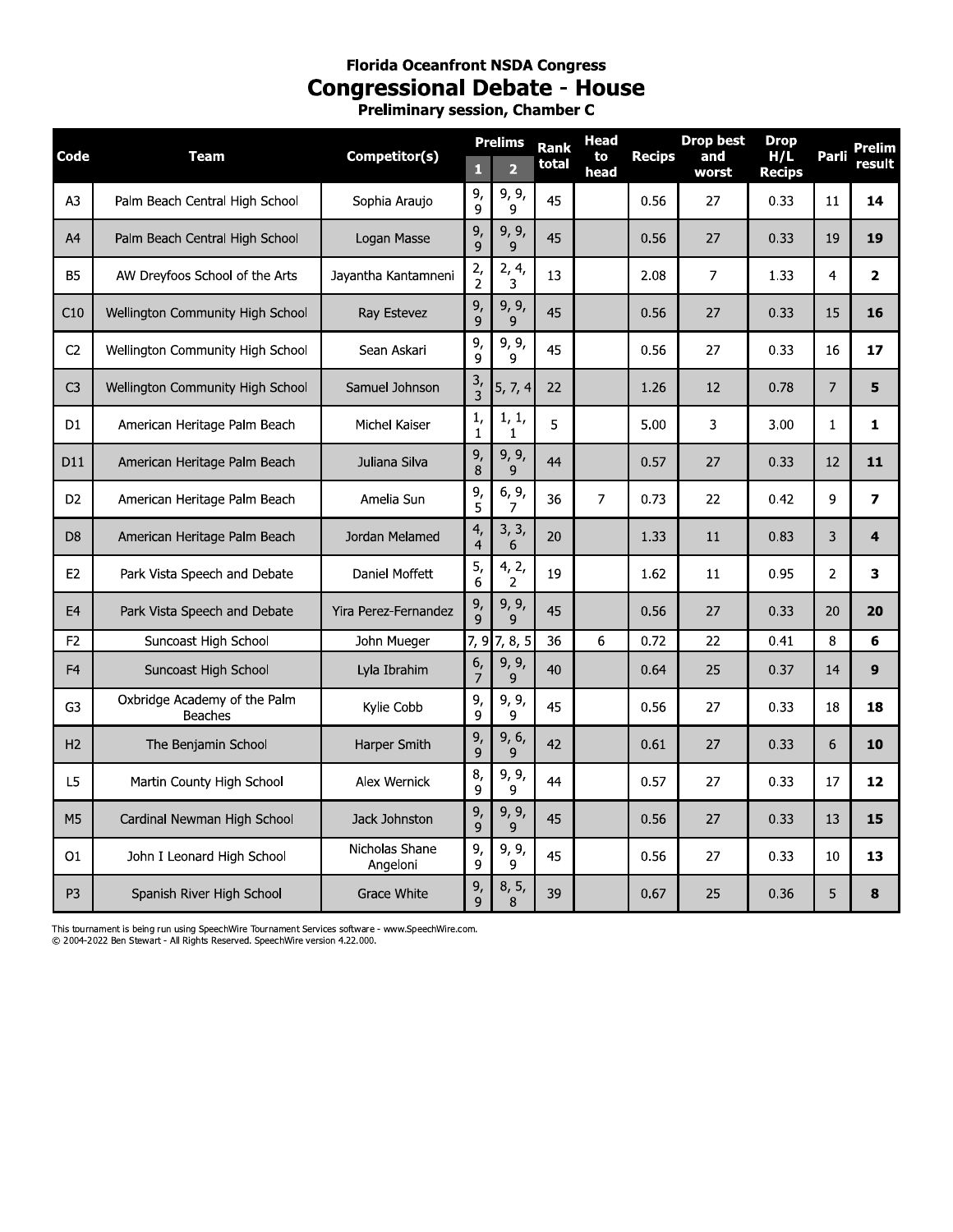# **Florida Oceanfront NSDA Congress Congressional Debate - Senate**

Preliminary session, Chamber A

| Code            | Team                                    | Competitor(s)        |  | <b>Prelims</b> |    | Rank Head to Recips |      | Drop best Drop H/L Parli |               |                | <b>Prelim</b> |
|-----------------|-----------------------------------------|----------------------|--|----------------|----|---------------------|------|--------------------------|---------------|----------------|---------------|
|                 |                                         |                      |  |                |    | total head          |      | and worst                | <b>Recips</b> |                | result        |
| A1              | Palm Beach Central High School          | David Linares        |  | $6, 3$ 8, 9, 9 | 35 |                     | 0.85 | 23                       | 0.40          | 8              |               |
| C1              | <b>Wellington Community High School</b> | Chelsea Gutierrez    |  | $7,8$ 9, 9, 8  | 41 |                     | 0.62 | 25                       | 0.36          | 9              | 9             |
| D <sub>12</sub> | American Heritage Palm Beach            | Kiran Spencer        |  | $1, 4$ 3, 3, 3 | 14 |                     | 2.25 | 9                        | 1.00          | 3              | 2             |
| D <sub>4</sub>  | American Heritage Palm Beach            | Rebeca Lopez-Anzures |  | $9, 7$ 5, 5, 5 | 31 |                     | 0.85 | 17                       | 0.54          | 5              | 6             |
| F <sub>3</sub>  | Suncoast High School                    | Morgan Rafferty      |  | $2, 6$ 6, 7, 6 | 27 |                     | 1.14 | 18                       | 0.50          | 6              | 5             |
| I1              | FAU High School                         | Nicholas Ostheimer   |  | $3, 2$ 2, 4, 4 | 15 |                     | 1.83 | 9                        | 1.08          | $\overline{2}$ | 4             |
| 12 <sup>2</sup> | West Boca Raton High School             | Hailey Oliveira      |  | $9, 9$ 9, 8, 9 | 44 |                     | 0.57 | 27                       | 0.33          | 10             | 10            |
| L1              | Martin County High School               | Jordan LoSardo       |  | 4, 1 4, 1,     | 11 |                     | 3.50 | 6                        | 2.25          | 4              |               |
| M <sub>3</sub>  | Cardinal Newman High School             | Christian Azqueta    |  | $8, 9$ 7, 6,   | 37 |                     | 0.69 | 22                       | 0.41          | 7              | 8             |
| N1              | Jupiter High School                     | Reese Barrett        |  | 5, 5   1, 2, 2 | 15 | 3                   | 2.40 | 9                        | 1.20          |                | 3             |
| O <sub>2</sub>  | John I Leonard High School              | Endry Rodriguez      |  | 9, 9, 9, 9, 9  | 45 |                     | 0.56 | 27                       | 0.33          | 11             | 11            |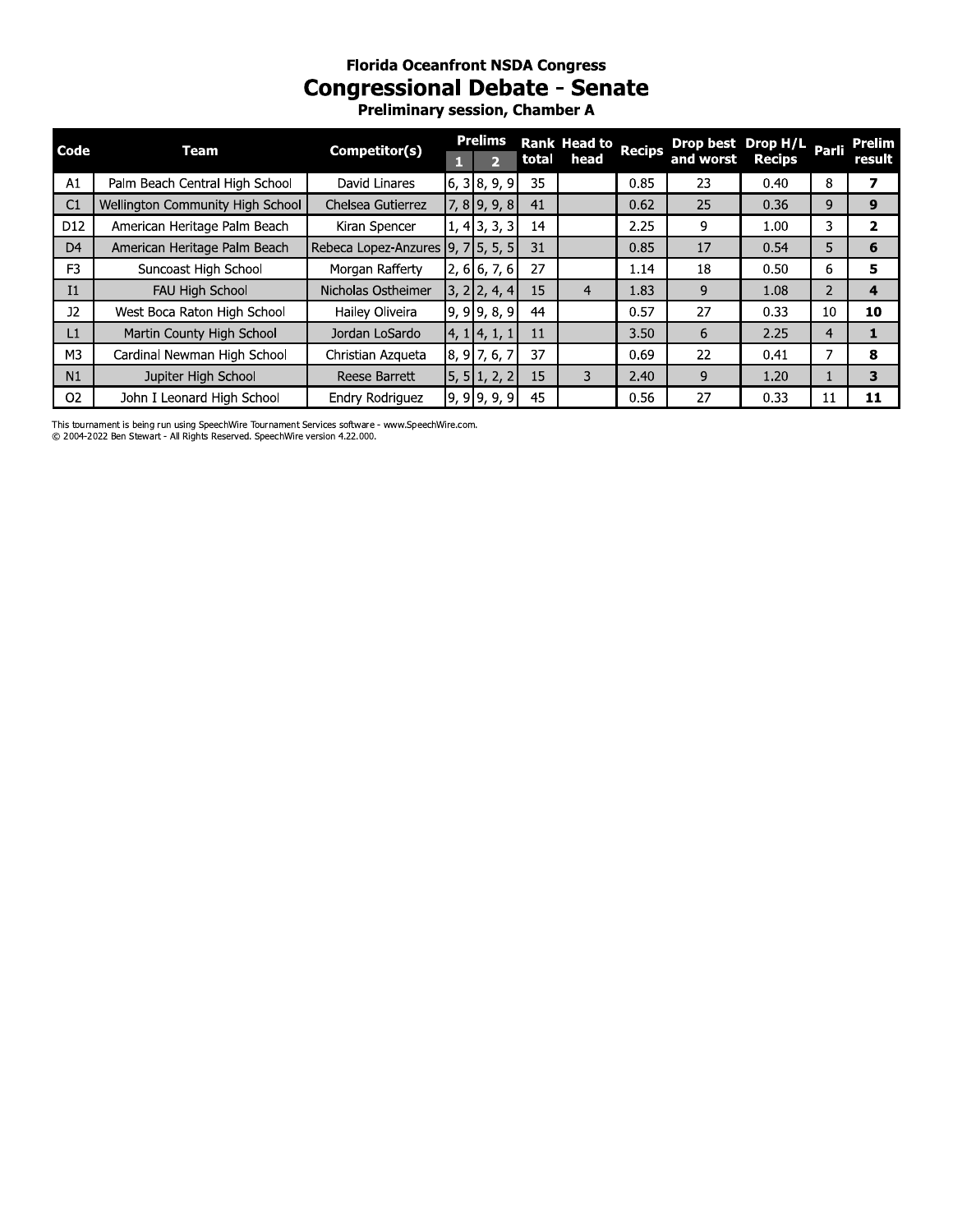### **Florida Oceantront NSDA Congress** Congressional Debate - House Elimination round resuits

# Finai round

|                | <b>Florida Oceanfront NSDA Congress</b><br><b>Congressional Debate - House</b><br><b>Elimination round results</b><br><b>Final round</b>                               |                                  |                |                |              |    |                |      |                |      |                |                         |
|----------------|------------------------------------------------------------------------------------------------------------------------------------------------------------------------|----------------------------------|----------------|----------------|--------------|----|----------------|------|----------------|------|----------------|-------------------------|
| Code           | Drop best Drop H/L Parli Place<br><b>Rank Judges</b><br><b>Recips</b><br><b>M1 P1 A2</b><br><b>Name</b><br><b>Team</b><br>and worst<br>total<br>pref.<br><b>Recips</b> |                                  |                |                |              |    |                |      |                |      |                |                         |
| F1             | Sophia Osborne                                                                                                                                                         | Suncoast High School             | $\mathbf{1}$   | $\mathbf{1}$   | 7            | 9  | $\mathbf{1}$   | 2.14 | $\mathbf{1}$   | 1.00 | 7              | $\mathbf{1}$            |
| D <sub>1</sub> | Michel Kaiser                                                                                                                                                          | American Heritage Palm Beach     | $\overline{4}$ | 3              | 2            | 9  | $\overline{2}$ | 1.08 | 3              | 0.33 | $\overline{2}$ | $\overline{2}$          |
| <b>B5</b>      | Jayantha Kantamneni                                                                                                                                                    | AW Dreyfoos School of the Arts   | $\overline{2}$ | 9              | $\mathbf{1}$ | 12 |                | 1.61 | $\overline{2}$ | 0.50 | $\mathbf{1}$   | 3                       |
| E2             | Daniel Moffett                                                                                                                                                         | Park Vista Speech and Debate     | 3              | 6              | 5            | 14 |                | 0.70 | 5              | 0.20 | 5              | $\overline{\mathbf{A}}$ |
| B <sub>3</sub> | Arik Karim                                                                                                                                                             | AW Dreyfoos School of the Arts   | 5.             | 9              | 3            | 17 | 5.             | 0.64 | 5.             | 0.20 | 3              | 5.                      |
| C <sub>3</sub> | Samuel Johnson                                                                                                                                                         | Wellington Community High School | 6              | 5              | 6            | 17 | 6              | 0.53 | 6              | 0.17 | 6              | 6                       |
| L3             | Ashley Crosby                                                                                                                                                          | Martin County High School        | 8              | $\overline{2}$ | 9            | 19 |                | 0.74 | 8              | 0.12 | 10             | 7                       |
| B1             | Christian Chantayan                                                                                                                                                    | AW Dreyfoos School of the Arts   | 9              | 8              | 4            | 21 |                | 0.49 | 8              | 0.12 | $\overline{4}$ | 8                       |
| L4             | Laurali Firestone                                                                                                                                                      | Martin County High School        | 9              | 4              | 8            | 21 |                | 0.49 | 8              | 0.12 | 8              | 9                       |
| E <sub>3</sub> | Matthew Weinstein                                                                                                                                                      | Park Vista Speech and Debate     | $\overline{7}$ | 9              | 9            | 25 |                | 0.37 | 9              | 0.11 | 11             | 10                      |
| B <sub>2</sub> | Jeremiah Alondra                                                                                                                                                       | AW Dreyfoos School of the Arts   | 9              | $\overline{7}$ | 9            | 25 |                | 0.37 | 9              | 0.11 | 13             | 11                      |
| D <sub>8</sub> | Jordan Melamed                                                                                                                                                         | American Heritage Palm Beach     | 9              | 9              | 9            | 27 |                | 0.33 | 9              | 0.11 | 9              | 12                      |
| B4             | Dylan Nguyen                                                                                                                                                           | AW Dreyfoos School of the Arts   | 9              | 9              | 9            | 27 |                | 0.33 | 9              | 0.11 | 12             | 13                      |
| E1             | Natasha Lopez                                                                                                                                                          | Park Vista Speech and Debate     | 9              | 9              | 9            | 27 |                | 0.33 | 9              | 0.11 | 14             | 14                      |
| F <sub>5</sub> | Benjamin Whitfield                                                                                                                                                     | Suncoast High School             | 9              | 9              | 9            | 27 |                | 0.33 | 9              | 0.11 | 15             | 15                      |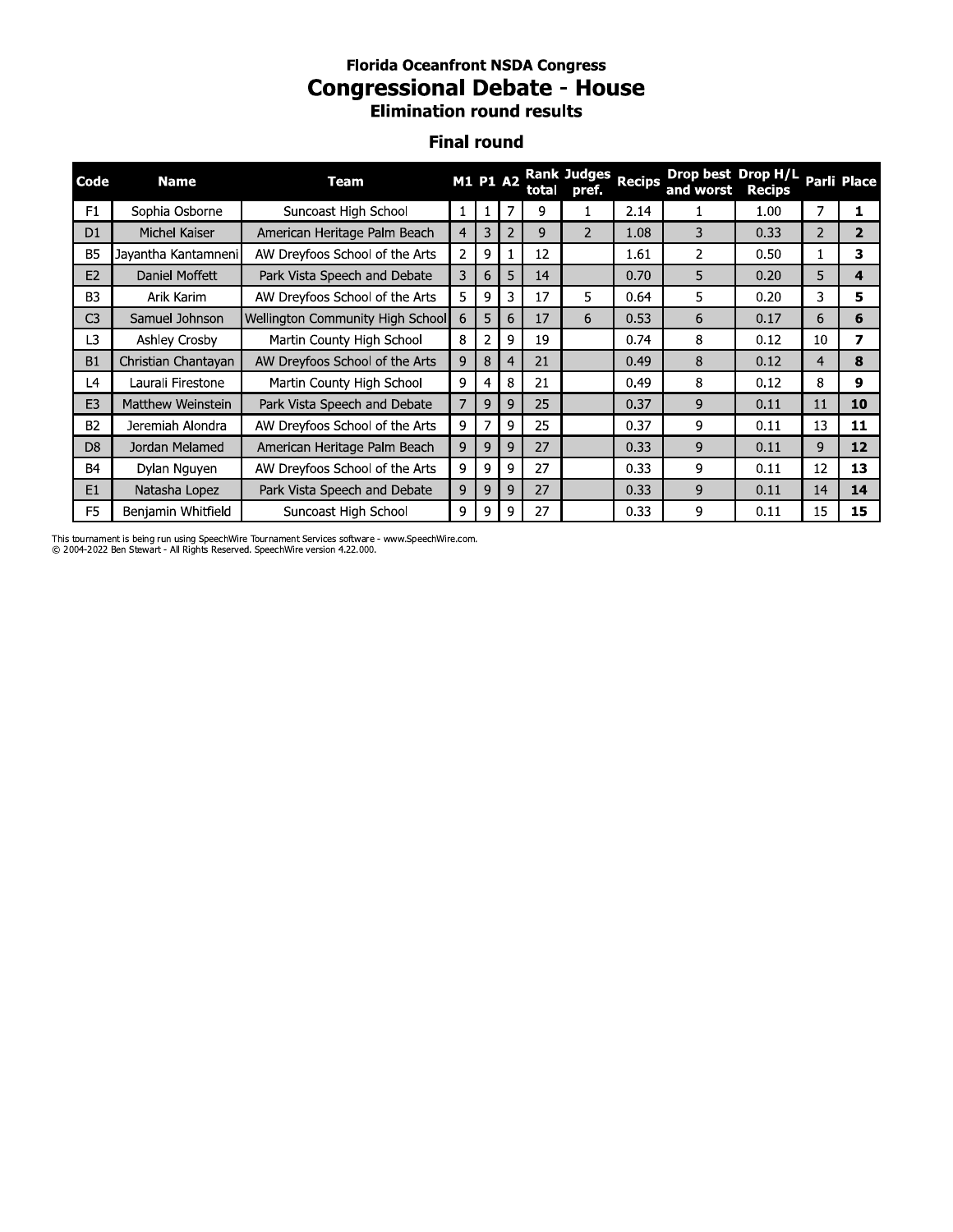#### **Florida Oceanfront NSDA Congress Congressional Debate - Senate Elimination round results**

There are no elimination rounds in this grouping yet.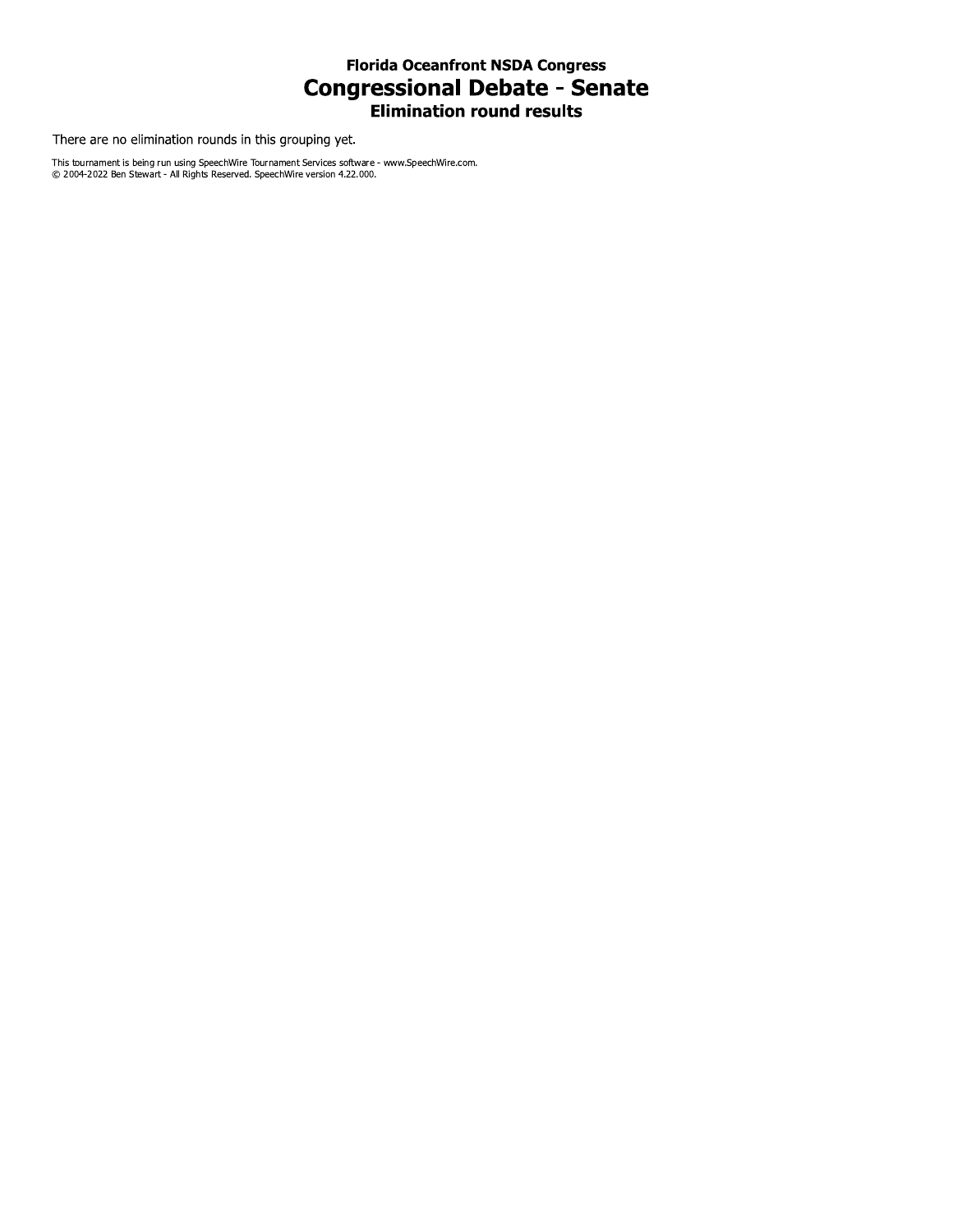## **Florida Oceantront NSDA Congress** American Heritage Palm Beach **Congress speecn scores**

|                 | <b>Florida Oceanfront NSDA Congress</b><br><b>American Heritage Palm Beach</b><br><b>Congress speech scores</b> |              |                 |                                                 |                                                 |                       |  |  |  |  |  |  |  |
|-----------------|-----------------------------------------------------------------------------------------------------------------|--------------|-----------------|-------------------------------------------------|-------------------------------------------------|-----------------------|--|--|--|--|--|--|--|
| Code            | <b>Name</b>                                                                                                     | <b>Event</b> | <b>Division</b> | <b>Rd. 1</b>                                    | <b>Rd. 2</b>                                    | <b>Final</b>          |  |  |  |  |  |  |  |
| D <sub>1</sub>  | Michel Kaiser                                                                                                   | <b>CD</b>    | House           | $8, 8, 7$ (8)<br>$8, 8, 8$ (8)                  | $8, 7, 8$ (8)<br>$7, 7, 8$ (7)                  | 7, 7(7)<br>$7, 8$ (8) |  |  |  |  |  |  |  |
| D <sub>10</sub> | Phoebe Shatkin                                                                                                  | <b>CD</b>    | House           | $6, 6, 6$ (6)<br>$6, 7, 6$ (6)                  | $7, 7, 6$ (7)                                   |                       |  |  |  |  |  |  |  |
| D11             | Juliana Silva                                                                                                   | <b>CD</b>    | House           | 2, 7, 4(4)<br>2, 6, 5 (4)                       | 4, 7(6)                                         |                       |  |  |  |  |  |  |  |
| D <sub>12</sub> | Kiran Spencer                                                                                                   | <b>CD</b>    | Senate          | $7, 7, 7$ (7)<br>$8, 7, 7$ (7)<br>$8, 6, 7$ (7) | $8, 6, 7$ (7)<br>$8, 6, 8$ (7)<br>$8, 7, 8$ (8) |                       |  |  |  |  |  |  |  |
| D <sub>2</sub>  | Amelia Sun                                                                                                      | <b>CD</b>    | House           | $3, 7, 4$ (5)                                   | $6, 5, 7$ (6)<br>$6, 6, 7$ (6)                  |                       |  |  |  |  |  |  |  |
| D <sub>3</sub>  | Ben Zajc                                                                                                        | <b>CD</b>    | House           | 7, 6(7)<br>6, 7(7)                              | 7, 7(7)<br>8, 6(7)                              |                       |  |  |  |  |  |  |  |
| D <sub>4</sub>  | Rebeca Lopez-Anzures                                                                                            | CD           | Senate          | $8, 6, 6$ (7)<br>$8, 6, 6$ (7)                  | $8, 7, 7$ (7)<br>$8, 7, 7$ (7)                  |                       |  |  |  |  |  |  |  |
| D <sub>5</sub>  | Cyrus Khorassani                                                                                                | <b>CD</b>    | House           | 7, 6(7)<br>7, 7(7)                              | 7, 5(6)<br>7, 7(7)                              |                       |  |  |  |  |  |  |  |
| D <sub>6</sub>  | Matthew Kidd                                                                                                    | <b>CD</b>    | House           | $6, 8, 5$ (6)                                   | $6, 7, 5$ (6)<br>$7, 7, 6$ (7)                  |                       |  |  |  |  |  |  |  |
| D <sub>7</sub>  | Eli Levy                                                                                                        | <b>CD</b>    | House           | 5, 5(5)                                         | 7, 5(6)<br>7(7)                                 |                       |  |  |  |  |  |  |  |
| D <sub>8</sub>  | Jordan Melamed                                                                                                  | <b>CD</b>    | House           | $5, 7, 6$ (6)<br>$6, 7, 6$ (6)                  | $7, 8, 8$ (8)<br>7, 5(6)                        | 6, 5(6)<br>6, 7 $(7)$ |  |  |  |  |  |  |  |
| D <sub>9</sub>  | Andres Orejuela                                                                                                 | <b>CD</b>    | House           | $5, 7, 7$ (6)<br>$7, 7$ (7)                     | $7, 7, 6$ (7)                                   |                       |  |  |  |  |  |  |  |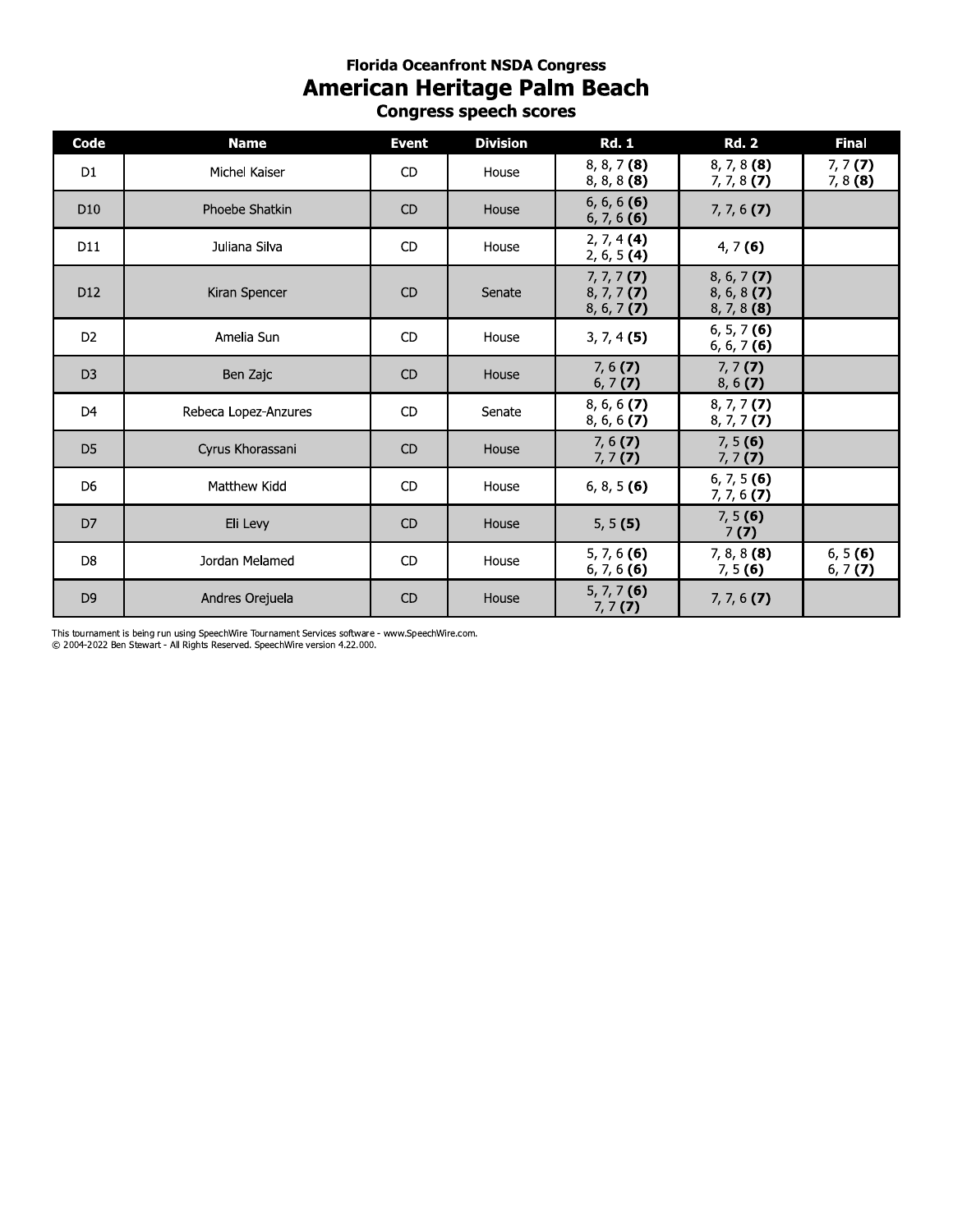# **Florida Oceanfront NSDA Congress AW Dreyfoos School of the Arts**<br>Congress speech scores

| Code           | <b>Name</b>         | <b>Event</b> | <b>Division</b> | <b>Rd. 1</b>                   | <b>Rd. 2</b>                   | <b>Final</b>                  |
|----------------|---------------------|--------------|-----------------|--------------------------------|--------------------------------|-------------------------------|
| <b>B1</b>      | Christian Chantayan | <b>CD</b>    | House           | 6, 6(6)<br>5, 7(6)             | 7, 6(7)                        | 7, 6(7)                       |
| <b>B2</b>      | Jeremiah Alondra    | <b>CD</b>    | House           | 6, 6(6)<br>6, 7(7)             | $7, 8$ (8)                     | 6, 6(6)                       |
| B <sub>3</sub> | Arik Karim          | <b>CD</b>    | House           | $8, 8, 8$ (8)                  | $8, 7, 7$ (7)<br>$8, 7, 8$ (8) | 7, 7(7)<br>7, 7(7)<br>6, 7(7) |
| <b>B4</b>      | Dylan Nguyen        | <b>CD</b>    | House           | $7, 8, 7$ (7)<br>$7, 8, 7$ (7) | $7, 7, 6$ (7)                  | 6, 6(6)<br>6, 7(7)            |
| <b>B5</b>      | Jayantha Kantamneni | <b>CD</b>    | House           | $7, 7, 6$ (7)<br>$7, 8, 7$ (7) | $8, 6, 8$ (7)<br>$6, 6, 8$ (7) | 7, 5(6)<br>8, 5(7)            |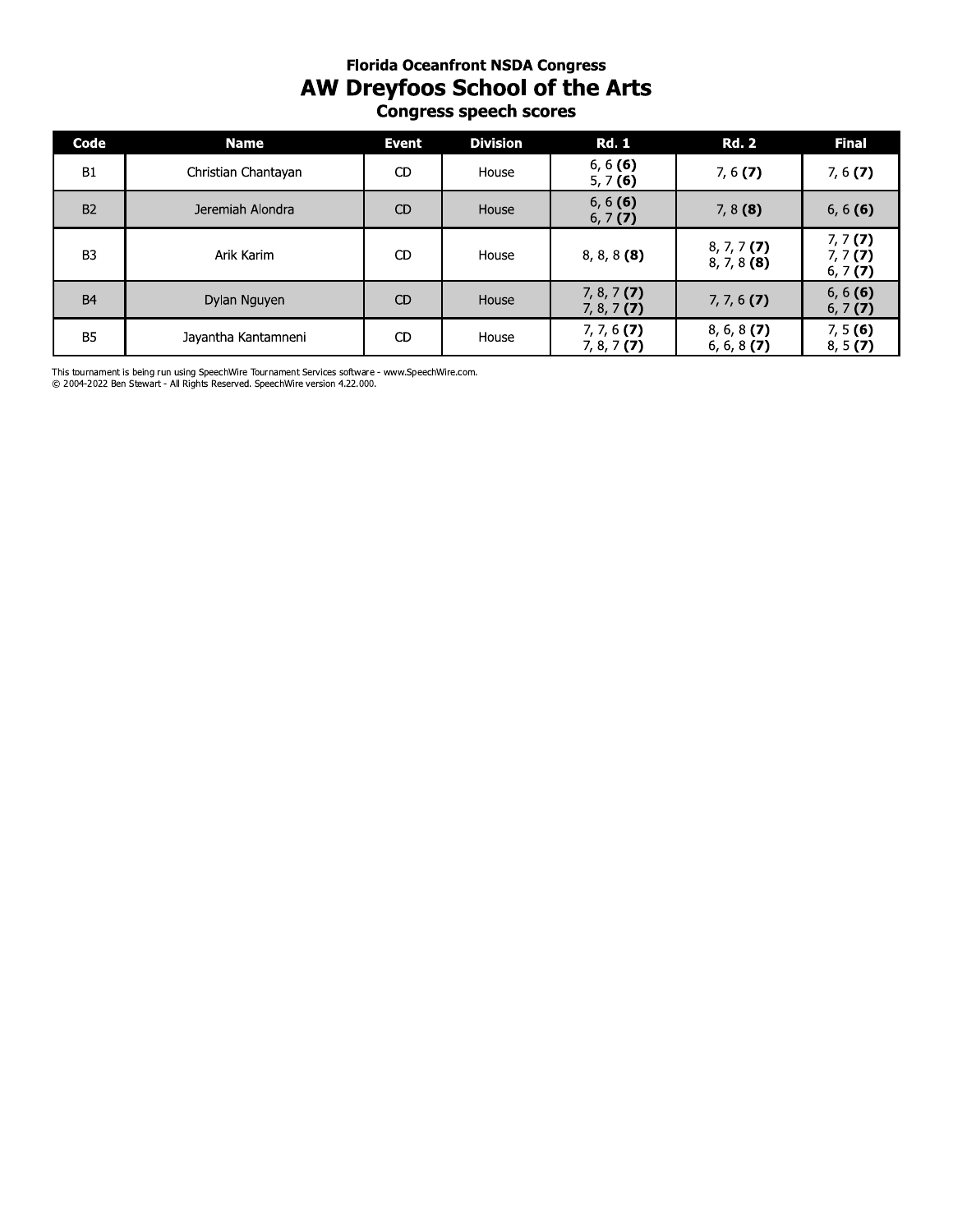#### **Florida Oceanfront NSDA Congress Cardinal Newman High School** Congress speech scores

| Code           | <b>Name</b>            | <b>Event</b> | <b>Division</b> | <b>Rd. 1</b>          | <b>Rd. 2</b>             | <b>Final</b> |
|----------------|------------------------|--------------|-----------------|-----------------------|--------------------------|--------------|
| M <sub>1</sub> | Andres Sabugo          | <b>CD</b>    | House           | $3, 6, 4$ (4)         |                          |              |
| M <sub>2</sub> | <b>Matthew Thoemke</b> | <b>CD</b>    | House           | 3, 5, 3 (4)           |                          |              |
| M <sub>3</sub> | Christian Azqueta      | <b>CD</b>    | Senate          | $3, 3, 3$ (3)         | $8, 6, 7$ (7)<br>8, 6(7) |              |
| M4             | Isabelle Herlong       | <b>CD</b>    | House           | 5, 5(5)               |                          |              |
| M <sub>5</sub> | Jack Johnston          | <b>CD</b>    | House           | $3, 5, 3$ (4)<br>5(5) | $5, 4, 7$ (5)            |              |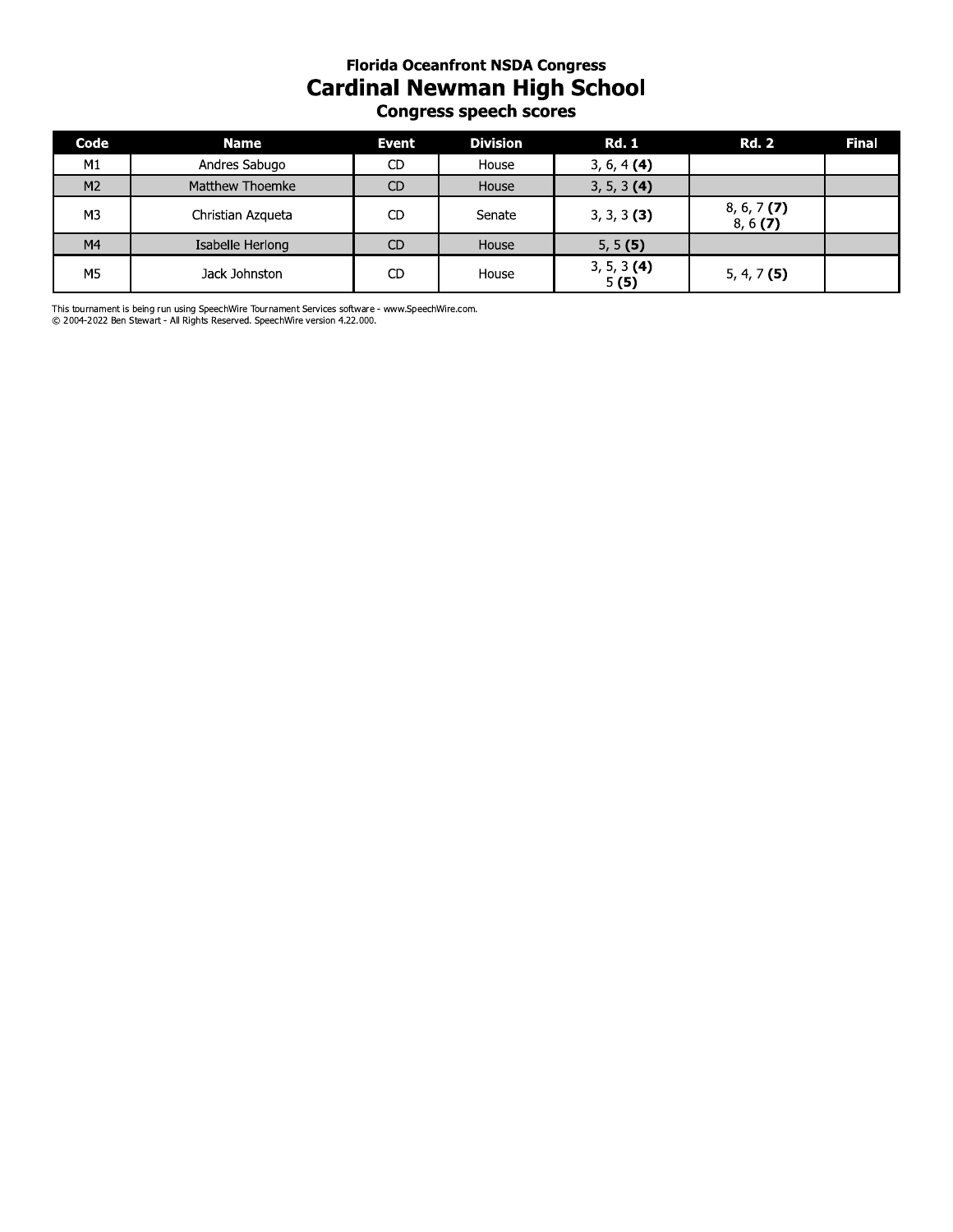## **Florida Oceanfront NSDA Congress FAU High School** Congress speech scores

| <b>Code</b>    | Name               | Event, | <b>Division</b> | Rd. 1                               | <b>Rd. 2</b>                    | Final |
|----------------|--------------------|--------|-----------------|-------------------------------------|---------------------------------|-------|
| I <sub>1</sub> | Nicholas Ostheimer | СC     | Senate          | 7(7)<br>8, 5, 7<br>8(8)<br>8,<br>8. | $8, 6, 8$ (7)<br>7,8(8)<br>8, 7 |       |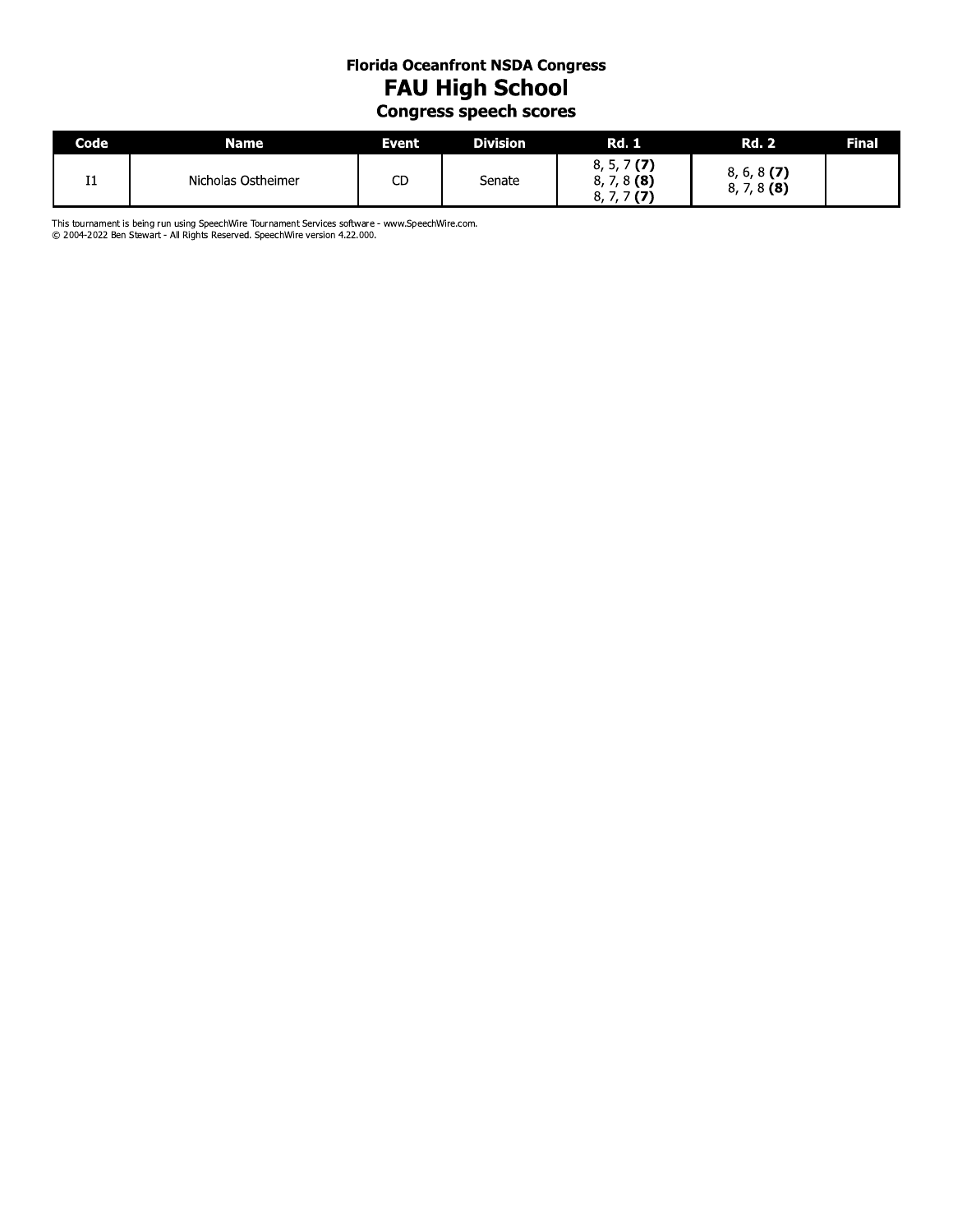#### **Florida Oceanfront NSDA Congress** John I Leonard High School Congress speech scores

| Code           | <b>Name</b>             | Event     | <b>Division</b> | <b>Rd. 1</b>          | <b>Rd. 2</b>  | Final |
|----------------|-------------------------|-----------|-----------------|-----------------------|---------------|-------|
| O1             | Nicholas Shane Angeloni | CD        | House           | $3, 7, 6$ (5)<br>3(3) | $5, 5, 7$ (6) |       |
| O <sub>2</sub> | Endry Rodriguez         | <b>CD</b> | Senate          |                       | $2, 2, 2$ (2) |       |
| O3             | Leonardo Gomez          | CD        | House           | 4, 5(5)               |               |       |
| O <sub>4</sub> | Samira Rosado           | <b>CD</b> | House           | 3, 5, 4(4)            |               |       |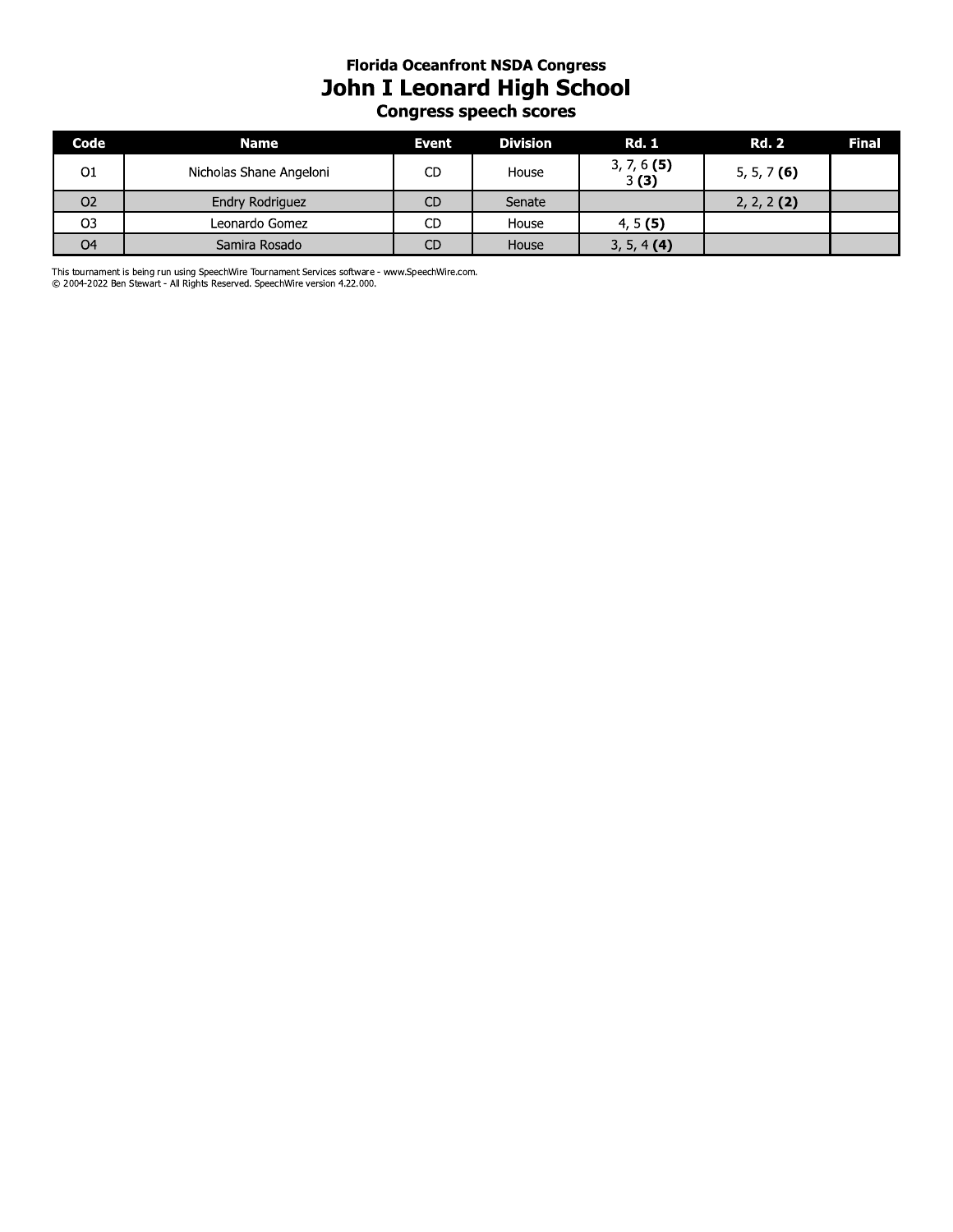# **Florida Oceanfront NSDA Congress** Jupiter High School<br>Congress speech scores

| Code | Name          | Event | <b>Division</b> | <b>Rd. 1</b>                                           | <b>Rd. 2</b>                                    | Final |
|------|---------------|-------|-----------------|--------------------------------------------------------|-------------------------------------------------|-------|
| N1   | Reese Barrett | СC    | Senate          | (7)<br>.J. /<br>o,<br>(7)<br>b, /<br>(7)<br>0, ,<br>о, | $8, 6, 8$ (7)<br>$8, 6, 8$ (7)<br>$8, 7, 8$ (8) |       |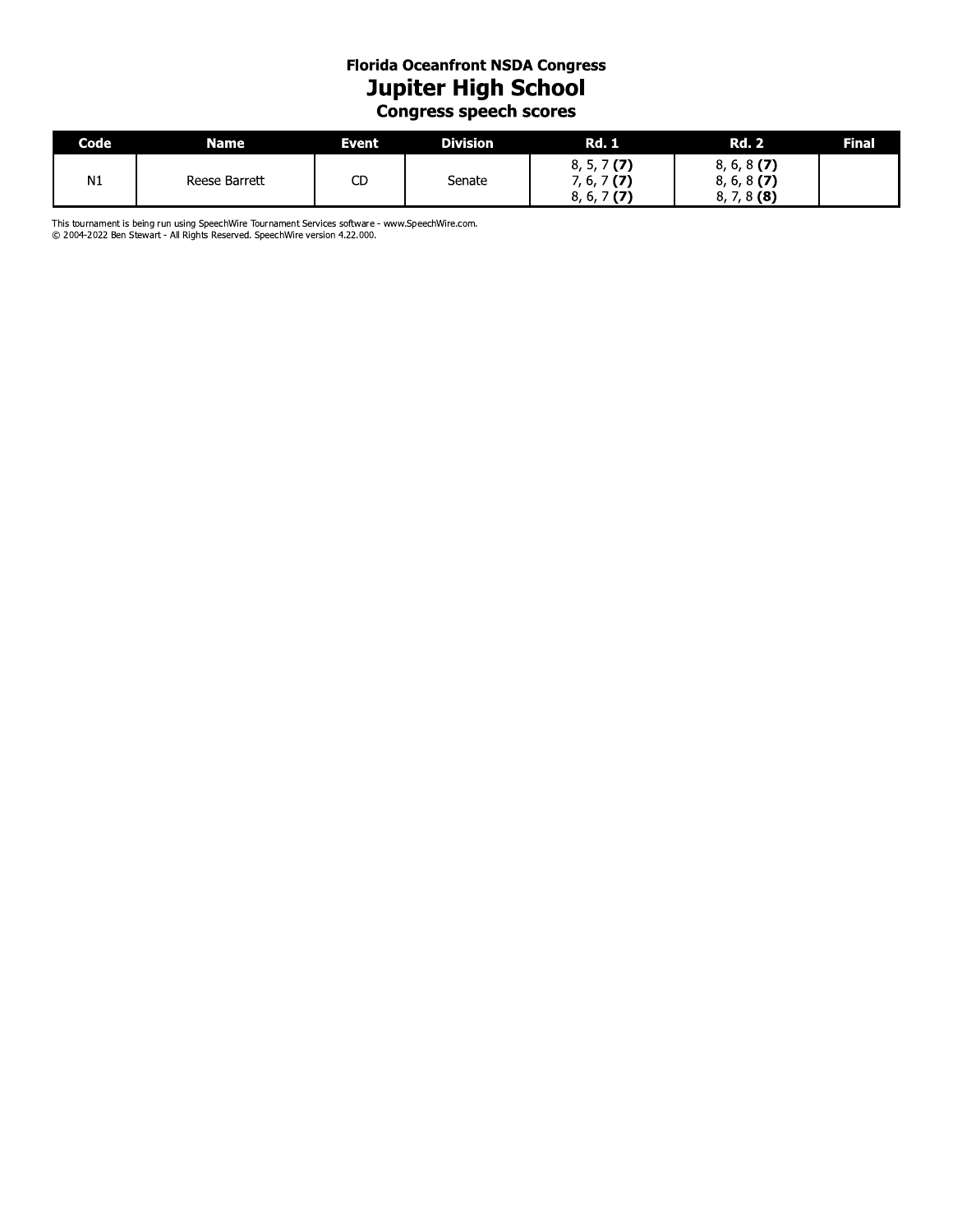#### **Florida Oceanfront NSDA Congress Martin County High School** Congress speech scores

| Code           | <b>Name</b>       | <b>Event</b>   | <b>Division</b> | <b>Rd. 1</b>                                    | <b>Rd. 2</b>                                    | <b>Final</b>          |
|----------------|-------------------|----------------|-----------------|-------------------------------------------------|-------------------------------------------------|-----------------------|
| L1             | Jordan LoSardo    | CD             | Senate          | $7, 6, 8$ (7)<br>$6, 6, 7$ (6)<br>$7, 6, 8$ (7) | $8, 7, 8$ (8)<br>$8, 7, 8$ (8)<br>$8, 8, 8$ (8) |                       |
| L2             | Emma Lucrezia     | <b>CD</b>      | House           | 5, $6(6)$                                       | 6, 5(6)<br>6, 4(5)                              |                       |
| L3             | Ashley Crosby     | CD             | House           | 6, 6(6)<br>6, 7(7)                              | 7, 6(7)<br>7, 4(6)                              | 6, 7(7)<br>$7, 8$ (8) |
| L <sub>4</sub> | Laurali Firestone | C <sub>D</sub> | House           | $6, 8, 6$ (7)                                   | $7, 8, 7$ (7)<br>$7, 8, 7$ (7)                  | 6, 6(6)<br>6, 8(7)    |
| L5             | Alex Wernick      | CD             | House           | $6, 6, 4$ (5)                                   |                                                 |                       |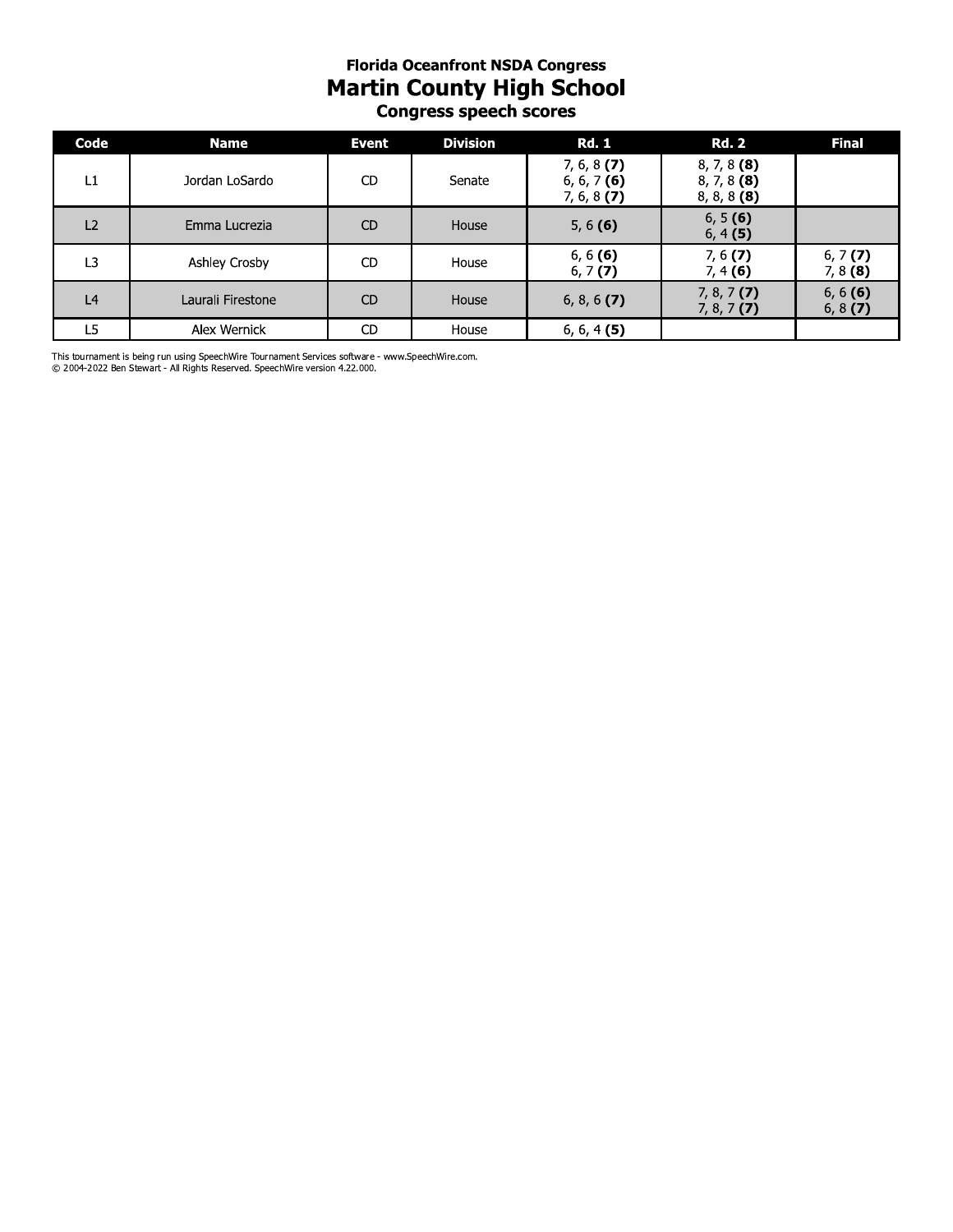### **Florida Oceantront NSDA Congress Oxbridge Academy of the Paim Beaches Congress speecn scores**

| <b>Florida Oceanfront NSDA Congress</b><br><b>Oxbridge Academy of the Palm Beaches</b><br><b>Congress speech scores</b> |                                                                                                                                                                                 |           |                 |                       |               |       |  |  |
|-------------------------------------------------------------------------------------------------------------------------|---------------------------------------------------------------------------------------------------------------------------------------------------------------------------------|-----------|-----------------|-----------------------|---------------|-------|--|--|
| Code                                                                                                                    | <b>Name</b>                                                                                                                                                                     | Event     | <b>Division</b> | <b>Rd. 1</b>          | <b>Rd. 2</b>  | Final |  |  |
| G1                                                                                                                      | Gabi Matzen                                                                                                                                                                     | CD.       | House           | 6, 8, 5 (6)           | $7, 7, 5$ (6) |       |  |  |
| G2                                                                                                                      | Ellis Daggs                                                                                                                                                                     | <b>CD</b> | House           | 5, 6(6)<br>6, 7(7)    | 8, 5(7)       |       |  |  |
| G3                                                                                                                      | Kylie Cobb                                                                                                                                                                      | CD        | House           | $3, 6, 3$ (4)<br>7(7) |               |       |  |  |
|                                                                                                                         | This tournament is being run using SpeechWire Tournament Services software - www.SpeechWire.com.<br>© 2004-2022 Ben Stewart - All Rights Reserved. SpeechWire version 4.22.000. |           |                 |                       |               |       |  |  |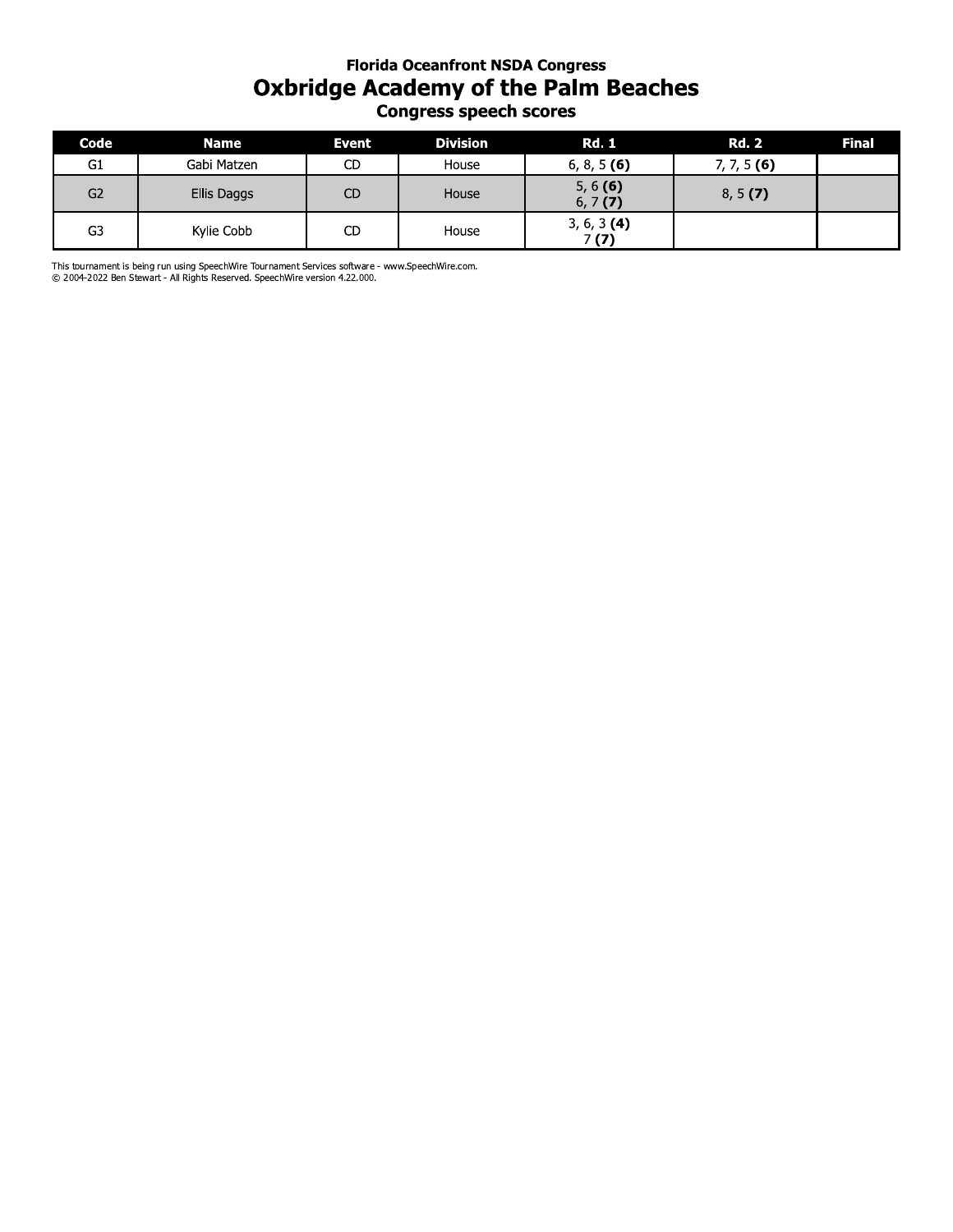#### **Florida Oceanfront NSDA Congress** Palm Beach Central High School Congress speech scores

| Code | <b>Name</b>      | <b>Event</b>   | <b>Division</b> | <b>Rd. 1</b>                   | <b>Rd. 2</b>                   | <b>Final</b> |
|------|------------------|----------------|-----------------|--------------------------------|--------------------------------|--------------|
| A1   | David Linares    | CD             | Senate          | $5, 5, 7$ (6)<br>5, 6, 7 $(6)$ |                                |              |
| A2   | Ava Klauza       | C <sub>D</sub> | House           | $4, 6, 4$ (5)                  | $7, 7, 6$ (7)<br>$6, 7, 5$ (6) |              |
| A3   | Sophia Araujo    | CD             | House           | $3, 6, 4$ (4)                  | $5, 4, 7$ (5)                  |              |
| A4   | Logan Masse      | <b>CD</b>      | House           |                                | $4, 5, 7$ (5)                  |              |
| A5   | Are'Anna Brunson | CD             | House           |                                | 5, 3(4)                        |              |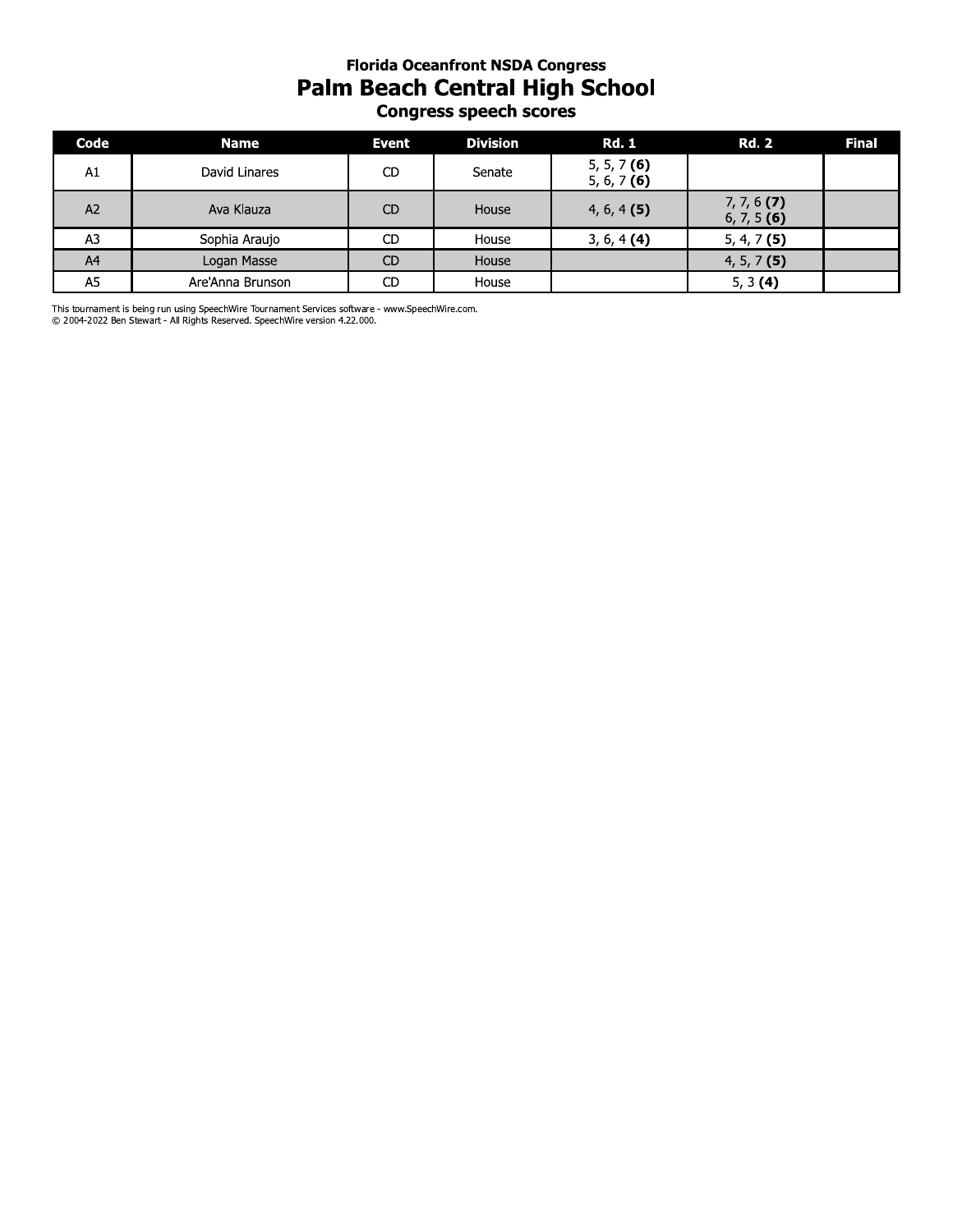## **Florida Oceantront NSDA Congress** Park vista Speech and Debate **Congress speecn scores**

| <b>Florida Oceanfront NSDA Congress</b><br><b>Park Vista Speech and Debate</b><br><b>Congress speech scores</b> |                                                                                                                                                                                 |           |                 |                                |                                |                    |  |
|-----------------------------------------------------------------------------------------------------------------|---------------------------------------------------------------------------------------------------------------------------------------------------------------------------------|-----------|-----------------|--------------------------------|--------------------------------|--------------------|--|
| Code                                                                                                            | <b>Name</b>                                                                                                                                                                     | Event     | <b>Division</b> | <b>Rd. 1</b>                   | <b>Rd. 2</b>                   | <b>Final</b>       |  |
| E1                                                                                                              | Natasha Lopez                                                                                                                                                                   | CD.       | House           | 6, 5(6)<br>6, 6 (6)            | 8, 4(6)<br>7, 4(6)             | 6, 7 $(7)$         |  |
| E2                                                                                                              | Daniel Moffett                                                                                                                                                                  | <b>CD</b> | House           | $5, 7, 8$ (7)<br>$5, 7, 5$ (6) | $6, 6, 8$ (7)<br>$6, 7, 8$ (7) | 7, 6(7)<br>7, 7(7) |  |
| E <sub>3</sub>                                                                                                  | Matthew Weinstein                                                                                                                                                               | <b>CD</b> | House           | $7, 6, 6$ (6)<br>$7, 7, 7$ (7) | $7, 8, 5$ (7)                  | 6, 5(6)<br>7, 5(6) |  |
| E <sub>4</sub>                                                                                                  | Yira Perez-Fernandez                                                                                                                                                            | <b>CD</b> | House           |                                | $2, 2, 2$ (2)                  |                    |  |
|                                                                                                                 | This tournament is being run using SpeechWire Tournament Services software - www.SpeechWire.com.<br>© 2004-2022 Ben Stewart - All Rights Reserved. SpeechWire version 4.22.000. |           |                 |                                |                                |                    |  |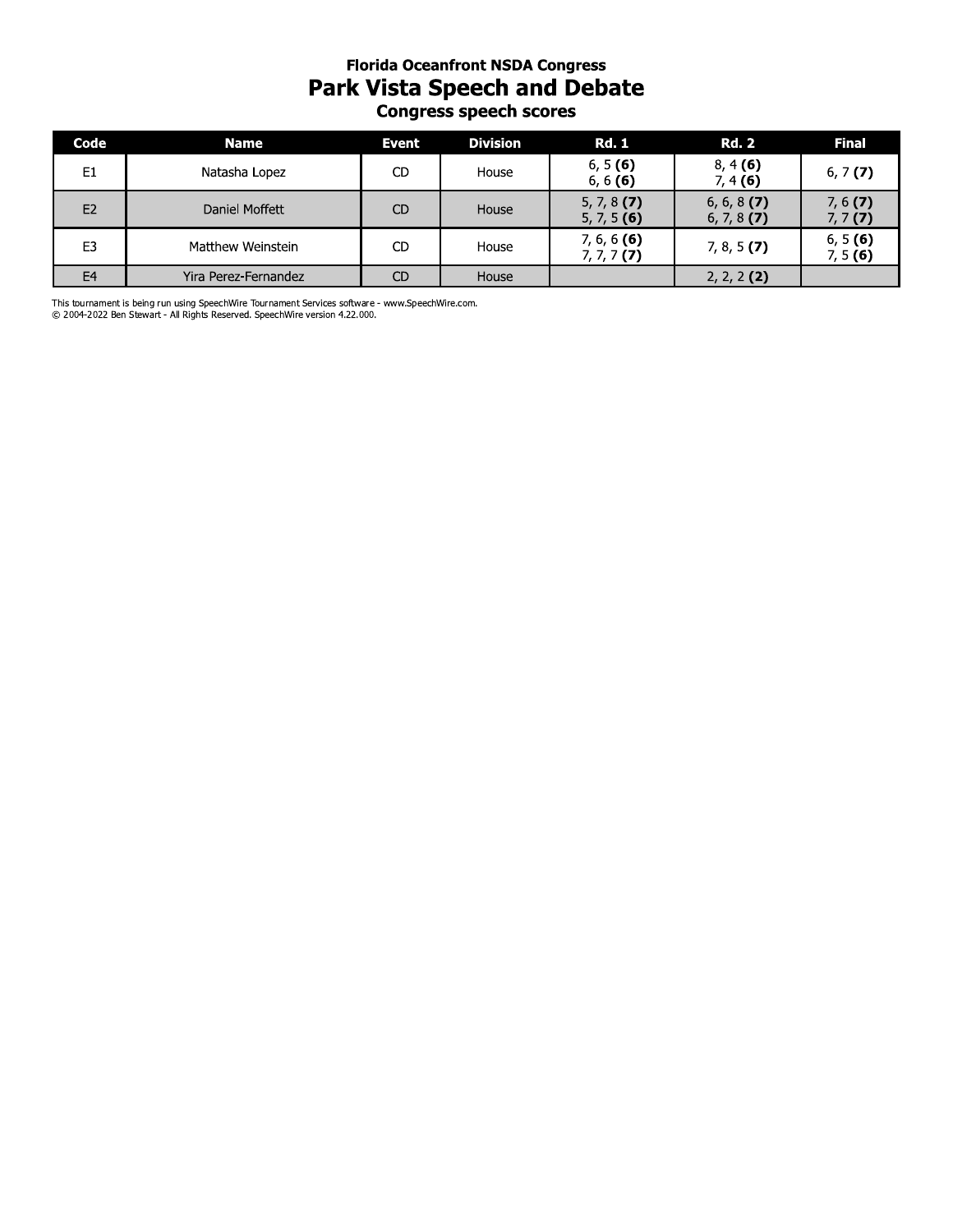# **Florida Oceanfront NSDA Congress Spanish River High School**<br>Congress speech scores

| Code           | <b>Name</b>        | Event          | <b>Division</b> | <b>Rd. 1</b>                   | <b>Rd. 2</b>                   | <b>Final</b> |
|----------------|--------------------|----------------|-----------------|--------------------------------|--------------------------------|--------------|
| P <sub>1</sub> | Tea Sterling       | CD.            | House           | 6, 5(6)<br>5(5)                | 7, 6(7)<br>8, 5(7)             |              |
| P <sub>2</sub> | Madeeha Nagvi      | CD             | House           | $4, 4, 5$ (4)<br>5, 7, 5(6)    | $7, 8, 5$ (7)                  |              |
| P <sub>3</sub> | Grace White        | CD             | House           | $3, 6, 5$ (5)<br>2, 6(4)       | 5, 6, 7 $(6)$<br>5, 6, 7 $(6)$ |              |
| P <sub>4</sub> | Derline Desjardins | C <sub>D</sub> | House           | 5, 5(5)                        | 4, 4(4)<br>5, 3(4)             |              |
| P <sub>5</sub> | Luccas Perez       | CD.            | House           | $6, 7, 6$ (6)<br>$7, 7, 5$ (6) | $5, 7, 5$ (6)<br>$5, 7, 6$ (6) |              |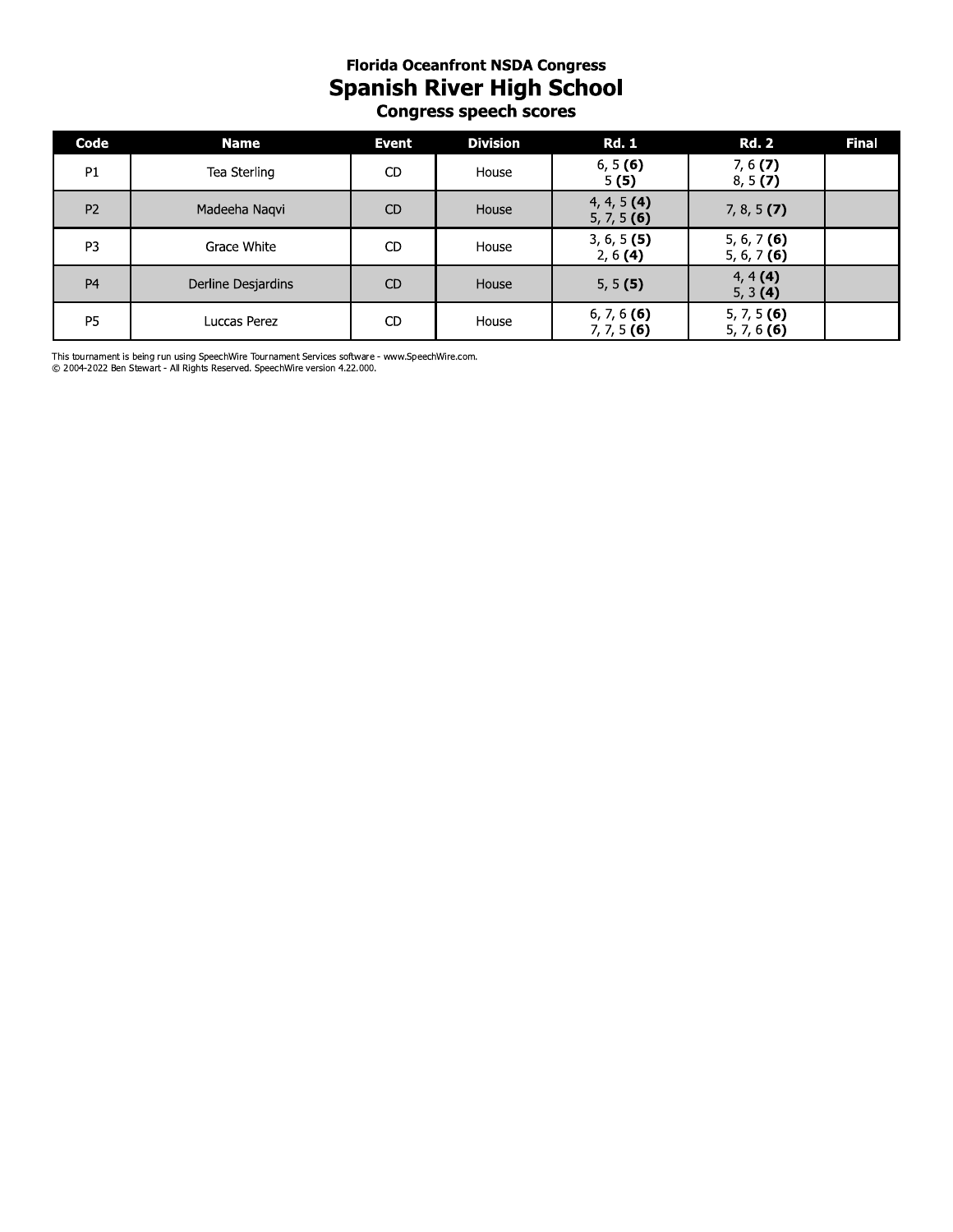## **Florida Oceantront NSDA Congress** Suncoast High School **Congress speecn scores**

| <b>Florida Oceanfront NSDA Congress</b><br><b>Suncoast High School</b><br><b>Congress speech scores</b> |                                                                                                                                                                                 |                |                 |                                               |                                |                          |  |
|---------------------------------------------------------------------------------------------------------|---------------------------------------------------------------------------------------------------------------------------------------------------------------------------------|----------------|-----------------|-----------------------------------------------|--------------------------------|--------------------------|--|
| Code                                                                                                    | <b>Name</b>                                                                                                                                                                     | <b>Event</b>   | <b>Division</b> | <b>Rd. 1</b>                                  | <b>Rd. 2</b>                   | <b>Final</b>             |  |
| F1                                                                                                      | Sophia Osborne                                                                                                                                                                  | CD.            | House           | $8, 8, 8$ (8)                                 | $8, 7, 7$ (7)<br>$8, 8, 7$ (8) | $8, 8$ (8)<br>$8, 8$ (8) |  |
| F <sub>2</sub>                                                                                          | John Mueger                                                                                                                                                                     | C <sub>D</sub> | House           | $7, 7, 5$ (6)                                 | $6, 5, 7$ (6)<br>6, 6, 8(7)    |                          |  |
| F <sub>3</sub>                                                                                          | Morgan Rafferty                                                                                                                                                                 | C <sub>D</sub> | Senate          | 6, 6, 5 (6)<br>$7, 8, 6$ (7)<br>$7, 6, 7$ (7) | $7, 6, 7$ (7)<br>$7, 6, 7$ (7) |                          |  |
| F <sub>4</sub>                                                                                          | Lyla Ibrahim                                                                                                                                                                    | CD             | House           | $5, 7, 5$ (6)                                 |                                |                          |  |
| F <sub>5</sub>                                                                                          | Benjamin Whitfield                                                                                                                                                              | CD.            | House           | 5, 7(6)<br>6, $8(7)$                          | 7, 7(7)<br>$8, 8$ (8)          |                          |  |
| F <sub>6</sub>                                                                                          | Sameera Sajous                                                                                                                                                                  | <b>CD</b>      | House           |                                               | 8, 5(7)                        |                          |  |
| F7                                                                                                      | Johan Morales                                                                                                                                                                   | <b>CD</b>      | House           |                                               | 5, 6, 6 $(6)$<br>5, 7, 6 $(6)$ |                          |  |
|                                                                                                         | This tournament is being run using SpeechWire Tournament Services software - www.SpeechWire.com.<br>© 2004-2022 Ben Stewart - All Rights Reserved. SpeechWire version 4.22.000. |                |                 |                                               |                                |                          |  |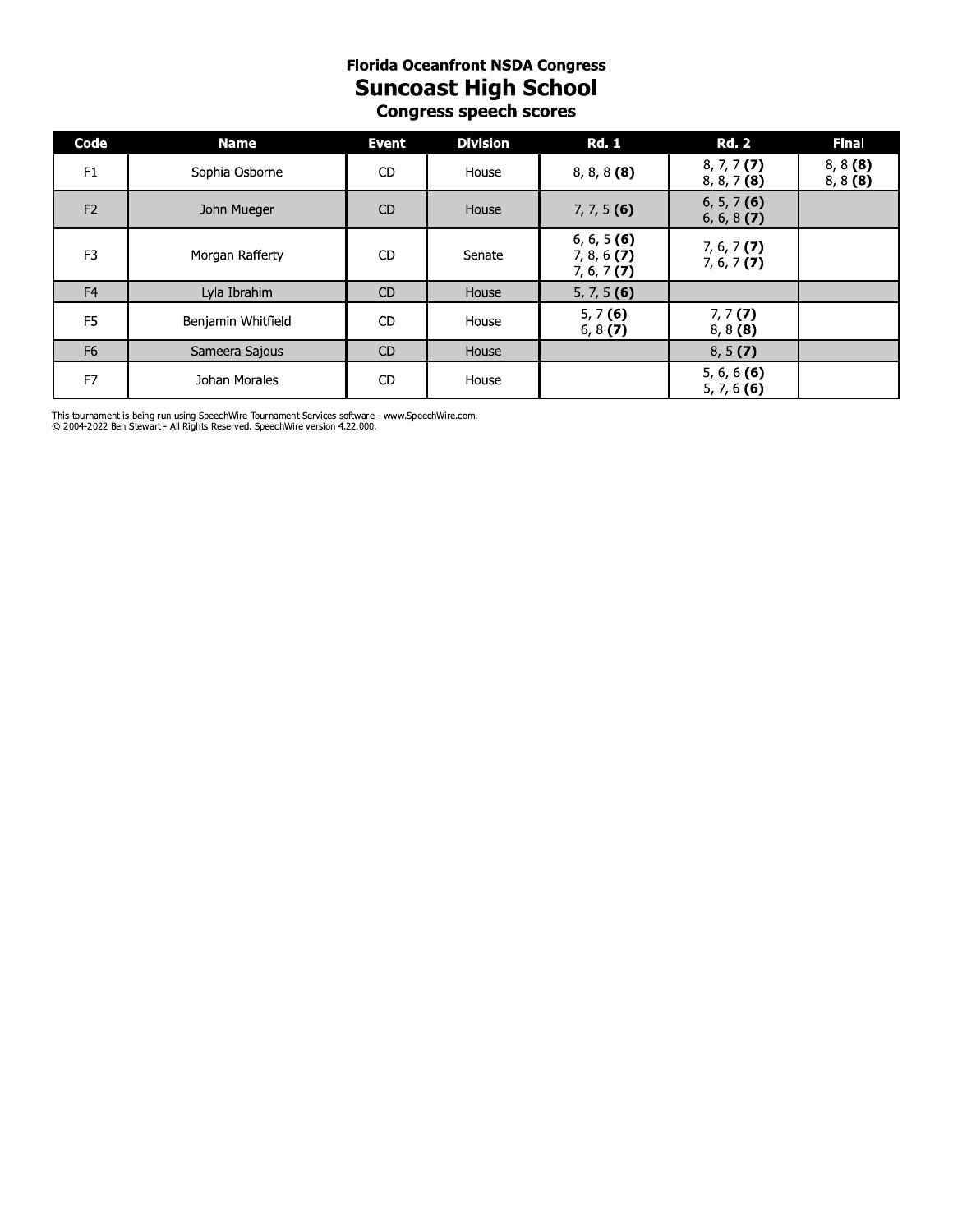#### **Florida Oceanfront NSDA Congress** The Benjamin School **Congress speech scores**

| Code           | <b>Name</b>     | Event | <b>Division</b> | <b>Rd. 1</b>  | <b>Rd. 2</b>          | Final |
|----------------|-----------------|-------|-----------------|---------------|-----------------------|-------|
| H1             | Zachary Neidoff | СD    | House           |               | $3, 4, 4$ (4)         |       |
| H <sub>2</sub> | Harper Smith    | СD    | House           | $3, 6, 5$ (5) | $5, 5, 7$ (6)<br>6(6) |       |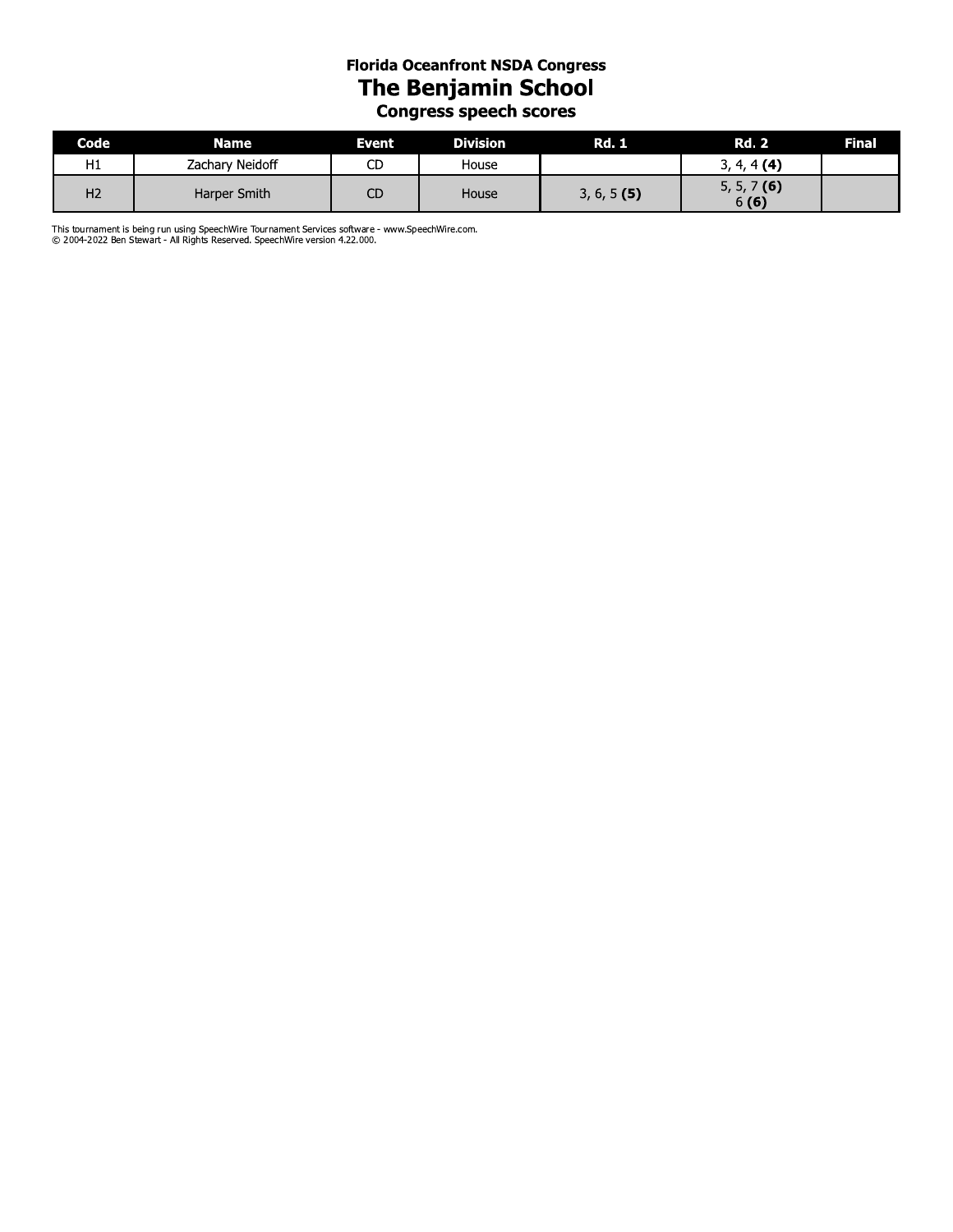## **Florida Oceantront NSDA Congress** wellington Community High School **Congress speecn scores**

| Code           | <b>Name</b>              | <b>Event</b> | <b>Division</b> | <b>Rd. 1</b>                   | <b>Rd. 2</b>                   | <b>Final</b>          |
|----------------|--------------------------|--------------|-----------------|--------------------------------|--------------------------------|-----------------------|
| C1             | Chelsea Gutierrez        | <b>CD</b>    | Senate          | $5, 5, 5$ (5)                  | $6, 6, 7$ (6)                  |                       |
| C10            | Ray Estevez              | <b>CD</b>    | House           |                                | $5, 4, 7$ (5)<br>$5, 4, 5$ (5) |                       |
| C <sub>2</sub> | Sean Askari              | <b>CD</b>    | House           | $3, 6, 3$ (4)                  |                                |                       |
| C <sub>3</sub> | Samuel Johnson           | <b>CD</b>    | House           | $7, 7, 4$ (6)<br>$7, 8$ (8)    | $7, 6, 8$ (7)<br>$5, 5, 8$ (6) | $7, 7$ (7)<br>7, 7(7) |
| C <sub>4</sub> | Colin Gibson             | <b>CD</b>    | House           | $7, 6, 6$ (6)<br>$6, 5, 5$ (5) | $6, 7, 5$ (6)                  |                       |
| C <sub>5</sub> | David Goldberg           | CD           | House           | $4, 6, 5$ (5)                  | $4, 6, 5$ (5)                  |                       |
| C <sub>6</sub> | Lauren Beer              | CD           | House           | 4, 5(5)<br>5, 5(5)             |                                |                       |
| C <sub>7</sub> | <b>Patrick McDermott</b> | <b>CD</b>    | House           | $4, 7, 6$ (6)<br>$5, 6, 5$ (5) | $6, 6, 5$ (6)                  |                       |
| C <sub>8</sub> | Emma Segfeldt            | <b>CD</b>    | House           | 6, 6(6)                        | 8, 5(7)                        |                       |
| C <sub>9</sub> | Caellen Semco            | <b>CD</b>    | House           | 4, 5(5)                        | 4, 3(4)                        |                       |